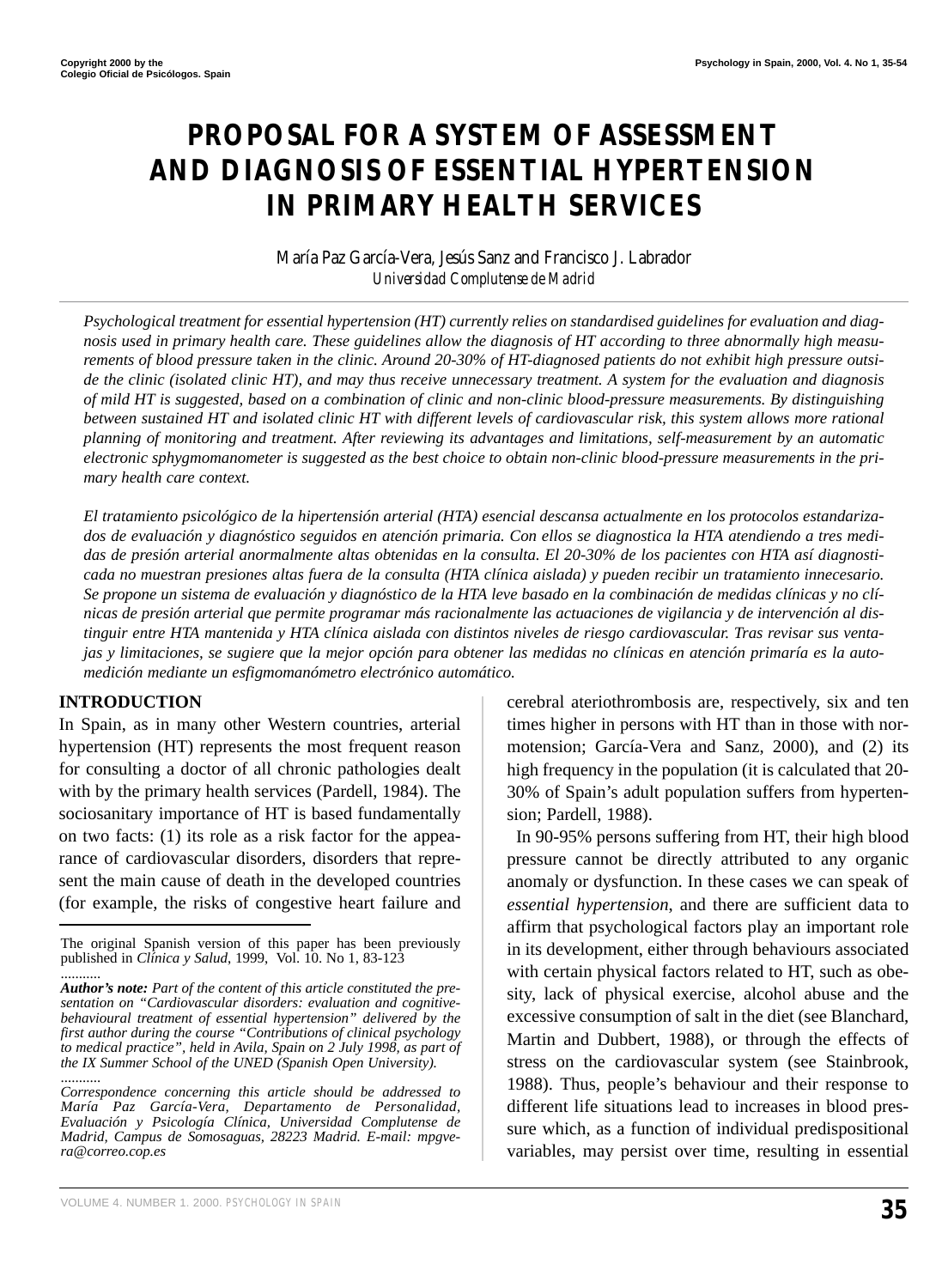HT. These data help to explain the interest aroused by this disorder among clinical and health psychologists. However, another fact that has fomented this interest is that the use of pharmacological treatments for patients with mild essential HT is being questioned, since the trade-off between costs, risks and benefits does not fully justify such a policy, in contrast to the case of patients with moderate, severe or very severe essential HT (Schechter, 1990). For example, the UK's Medical Research Council (MRC, 1981, 1985) carried out a study in which 18,000 hypertension patients with diastolic pressure levels between 90 and 109 mmHg (mild HT) were randomly assigned to treatment with drugs or with placebo. The results were disappointing. The antihypertensive medication had no positive effect on the incidence of coronary conditions, and only slightly reduced the risk of cerebral ateriothrombosis (it was calculated that 850 patients would have to receive treatment for a year to prevent a single case of thrombosis). Moreover, apart from the high financial cost of the medication, this type of treatment had serious negative consequences for the participants: 20% of patients receiving pharmacological treatment suffered side-effects, such as impotence, lethargy or vertigo, and a greater number of women died in the group of patients that took the antihypertensive drug than in the placebo group (MRC, 1981).

In sum, the presence of behavioural elements in the etiology of essential HT, as well as doubts about the appropriateness of administering antihypertensive medication to patients with mild essential HT (who represent 67-81% of all cases of HT; García-Vera and Sanz, 2000), explain why many professionals and researchers from the fields of clinical and health psychology have devoted their efforts to the evaluation and treatment of this disorder.

#### **STANDARD PROCEDURE OF BLOOD-PRESSURE MEASUREMENT FOR THE DIAGNOSIS OF ESSENTIAL HYPERTENSION**

In Spain, several studies have been published on the antihypertensive effectiveness of different psychological interventions, especially the cognitive-behavioural type (Amigo, Buceta, Becoña and Bueno, 1991; Amigo, González and Herrera, 1997; García-Vera, Labrador and Sanz, 1997; Germán et al., 1994; González and Amigo, 1993; Grzib, Fernández-Trespalacios, Ortega and Brengelmann, 1989; Miguel-Tobal, Cano, Casado and Escalona, 1994). In all of these studies, the therapeutic

decision on essential HT was taken according to the diagnostic protocols currently applicable in the primary health care services. These protocols are based on the normality or abnormality of at least three blood-pressure averages, these being obtained from measurements carried out in a clinic context by a doctor or nurse on three separate occasions over a period of between two and three months, and in accordance, if possible, with a standard procedure that consists in taking "two readings [of blood pressure] and averaging the values if the difference between the two does not exceed 5 mmHg; if the difference is in excess of this figure, a third reading is taken after a few minutes and the average of the measures calculated" (Ministry of Health and Consumer Affairs, 1990, p. 29). The reason why these averages serve as diagnostic criteria is that they are supposedly representative of the patient's blood-pressure level in any other situation and at all times. If the figures are high it is inferred that the individual's usual blood-pressure level is high and, consequently, treatment is administered to reduce it. Specifically, the most widelyaccepted criterion in the case of adults is that when blood-pressure levels recorded in the clinic situation are lower than 140/90 mmHg, the diagnosis is *normotension*; in the contrary case *hypertension* is diagnosed, and therapeutic intervention prescribed (see Table 1).

However, more and more research results (cf. the reviews by Pickering, 1991, 1995; see also Table 2)

| TABLE 1<br>Diagnosis of hypertension according to clinic<br>blood-pressure values in persons over 18 years of age |                             |           |                              |  |  |
|-------------------------------------------------------------------------------------------------------------------|-----------------------------|-----------|------------------------------|--|--|
| Diagnosis                                                                                                         | Systolic pressure<br>(mmHg) |           | Diastolic pressure<br>(mmHg) |  |  |
| JNC-VI (1997, p. 11)                                                                                              |                             |           |                              |  |  |
| Optimum                                                                                                           | < 120                       | and       | < 80                         |  |  |
| Normal                                                                                                            | < 130                       | and       | < 85                         |  |  |
| Normal high                                                                                                       | 130-139                     | $\alpha$  | 85-89                        |  |  |
| Hypertension                                                                                                      |                             |           |                              |  |  |
| Stage 1 (mild)                                                                                                    | 140-159                     | $\alpha$  | 90-99                        |  |  |
| Stage 2 (moderate)                                                                                                | 160-179                     | $\alpha$  | 100-109                      |  |  |
| Stage 3 (severe)                                                                                                  | >180                        | <b>or</b> | >110                         |  |  |
| WHO/ISH (1993, p. 909)                                                                                            |                             |           |                              |  |  |
| Normotension                                                                                                      | < 140                       | and       | < 90                         |  |  |
| Mild hypertension                                                                                                 | 140-180                     | and/or    | $90 - 105$                   |  |  |
| Subgroup: Borderline hypertension                                                                                 | 140-160                     | and/or    | 90-95                        |  |  |
| Moderate and severe hypertension                                                                                  | >180                        | and/or    | $\geq 105$                   |  |  |
| Isolated systolic hypertension (ISH)                                                                              | >140                        | and       | < 90                         |  |  |
| Subgroup: borderline ISH                                                                                          | $140 - 160$                 | and       | < 90                         |  |  |

Note: JNC-VI: Sixth Report of the Joint National Committee on the Detection, Evaluation and Treatment of High Blood Pressure (USA); WHO/ISH: World Health Organisation/International Society of Hypertension.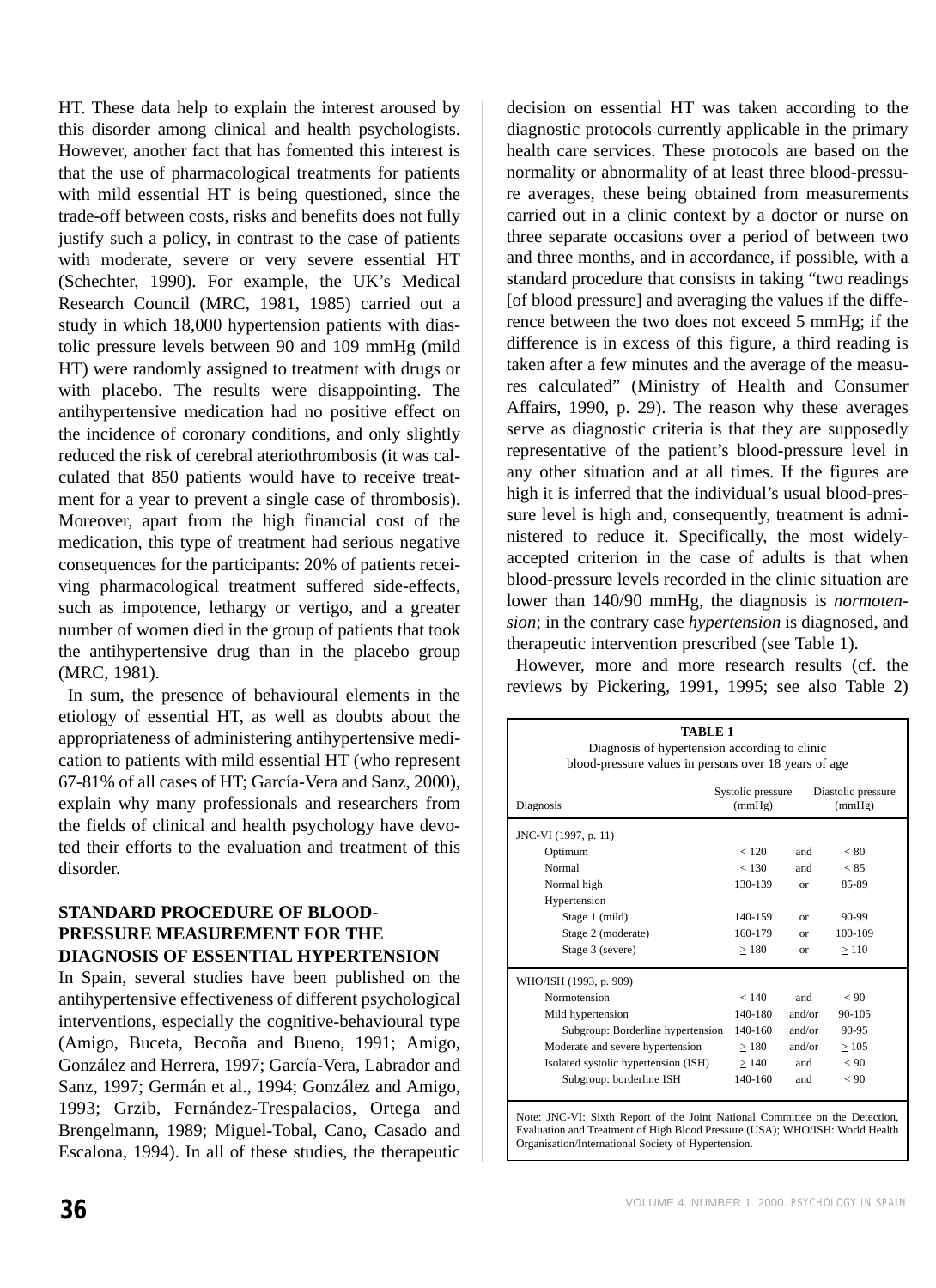coincide in indicating that, given the variability inherent in blood-pressure levels, the standard procedure for the measurement and diagnosis of HT leads to a large number of diagnostic errors. In fact, blood pressure is in continual variation, due to the presence of intrinsic rhythms related to the functioning of bodily systems (e.g., breathing, sleep cycles, seasonal cycles), on which are superimposed changes linked to an enormous number of factors linked to people's physical and mental activity, and which affect blood pressure in the short, medium and long term (e.g., posture, exercise, mood, ingestion of food and drink, smoking, or external stimuli). Consequently, the measurement of blood pressure is an attempt to estimate a person's usual or "true" pressure, that is, "the mean pressure level (a person presents) over a long period of time, around which short-term fluctuations occur" (Pickering, 1991, p. 17).

Empirical studies indicate that, probably due to this spontaneous variability of the blood pressure and to the peculiar physical and psychological circumstances involved in medical consultation, blood-pressure readings taken in the clinic context are not as representative of a person's "true" blood pressure as we might expect. By way of an example, it is sufficient to cite the study carried out by Pickering, James, Boddie, Harshfield, Blank and Laragh (1988), with 292 patients that had been diagnosed as borderline essential HT cases (diastolic pressures between 90 and 104 mmHg) using the standard clinical procedure. The blood pressure of these people was measured over a 24-hour period in different home and work situations using automated ambulatory devices that took readings every 15-30 minutes. After calculation of the average of these readings it was found that 21% of the patients presented diastolic and systolic blood pressures recorded over the 24 hours that were well below the value set by these researchers as the boundary between hypertension and normotension (134/90 mmHg, a value corresponding to percentile 90 of the diurnal pressures obtained in a group of 37 normal volunteers). This condition of discrepancy between a normal blood-pressure average calculated from measures taken outside the clinic and an abnormally high average obtained from multiple readings taken in the clinic context is called *white coat hypertension*. As Table 2

| <b>TABLE 2</b><br>Prevalence of isolated clinic hypertension (IC-HT) according to different diagnostic<br>criteria among the population with clinically-diagnosed hypertension |             |                                                                           |                                                                               |                               |  |  |
|--------------------------------------------------------------------------------------------------------------------------------------------------------------------------------|-------------|---------------------------------------------------------------------------|-------------------------------------------------------------------------------|-------------------------------|--|--|
| <b>Study</b>                                                                                                                                                                   | $\mathbf N$ | Criterion of hypertension for clinic<br>blood pressure (SBP/DBP in mm/Hg) | Criterion of normotension for non-clinic<br>blood pressure (SBP/DBP in mm/Hg) | Prevalence of<br>IC-HT $(\%)$ |  |  |
| <b>International</b>                                                                                                                                                           |             |                                                                           |                                                                               |                               |  |  |
| Floras et al. (1981)                                                                                                                                                           | 59          | >140/90                                                                   | >140/90                                                                       | 34                            |  |  |
| Waeber et al. (1984)                                                                                                                                                           | 245         | DBP > 90                                                                  | DBP > 90                                                                      | 61                            |  |  |
| Pickering et al. (1988)                                                                                                                                                        | 292         | 90 < DBP < 104                                                            | < 134/90                                                                      | 21                            |  |  |
| Zachariach et al. (1988)                                                                                                                                                       | 168         | DBP > 90                                                                  | DBP > 90                                                                      | 35                            |  |  |
| Krakoff et al. (1988)                                                                                                                                                          | 60          | 140/90 < BP < 180/104                                                     | < 130/85                                                                      | 38                            |  |  |
| Siegel et al. (1990)                                                                                                                                                           | 83          | 140/90 < BP < 180/104                                                     | < 130/85                                                                      | 24                            |  |  |
| Khoury et al. (1992)                                                                                                                                                           | 131         | DBP > 90                                                                  | DBP < 85                                                                      | 34                            |  |  |
| Hoegholm et al. (1992)                                                                                                                                                         | 159         | DBP > 90                                                                  | DBP > 90                                                                      | 25                            |  |  |
| Gosse et al. (1994)                                                                                                                                                            | 229         | $SBP \ge 140$                                                             | SBP < 135                                                                     | 28                            |  |  |
|                                                                                                                                                                                |             | DBP > 90                                                                  | DBP < 85                                                                      | 14                            |  |  |
| Verdecchia et al. (1992)                                                                                                                                                       | 346         | $DBP \geq 90$                                                             | $<$ 136/87 M; $<$ 131/86 F                                                    | 12                            |  |  |
|                                                                                                                                                                                |             |                                                                           | < 134/90                                                                      | 16                            |  |  |
| Palatini et al. (1997)                                                                                                                                                         | 942         | 140/90 < BP < 159/99                                                      | < 130/80                                                                      | 16                            |  |  |
|                                                                                                                                                                                |             |                                                                           | < 135/85                                                                      | 35                            |  |  |
| <b>Spain</b>                                                                                                                                                                   |             |                                                                           |                                                                               |                               |  |  |
| Mora y Ocón (1991)                                                                                                                                                             | 95          | DBP > 90                                                                  | DBP > 90                                                                      | 38                            |  |  |
| Hernández et al. (1995)                                                                                                                                                        | 106         | 90 < DBP < 104                                                            | < 134/90                                                                      | 46                            |  |  |
| Vinyoles y de la Figuera (1995)                                                                                                                                                | 164         | >149/90                                                                   | < 135/85                                                                      | 23                            |  |  |
| Márquez et al. (1996)                                                                                                                                                          | 102         | 140/90 < BP < 180/109                                                     | < 135/85                                                                      | 36                            |  |  |
| Mayoral et al. (1996)                                                                                                                                                          | 91          | >140/90                                                                   | < 135/85                                                                      | 30                            |  |  |
| López et al. (1997)                                                                                                                                                            | 331         | >140/90                                                                   | < 135/85                                                                      | 23                            |  |  |
| Llisterri et al. (1997)                                                                                                                                                        | 60          | >140/90                                                                   | $< 130/80*$                                                                   | 8                             |  |  |
| Pascual et al. (1997)                                                                                                                                                          | 115         | >140/90                                                                   | $< 140/90*$                                                                   | 41                            |  |  |

Note: All studies used automated ambulatory devices for monitoring blood pressure over 24 hours (without taking into account the values obtained during the night), except for those marked with an asterisk, which used self-measurement procedures.  $M =$  males;  $F =$  females.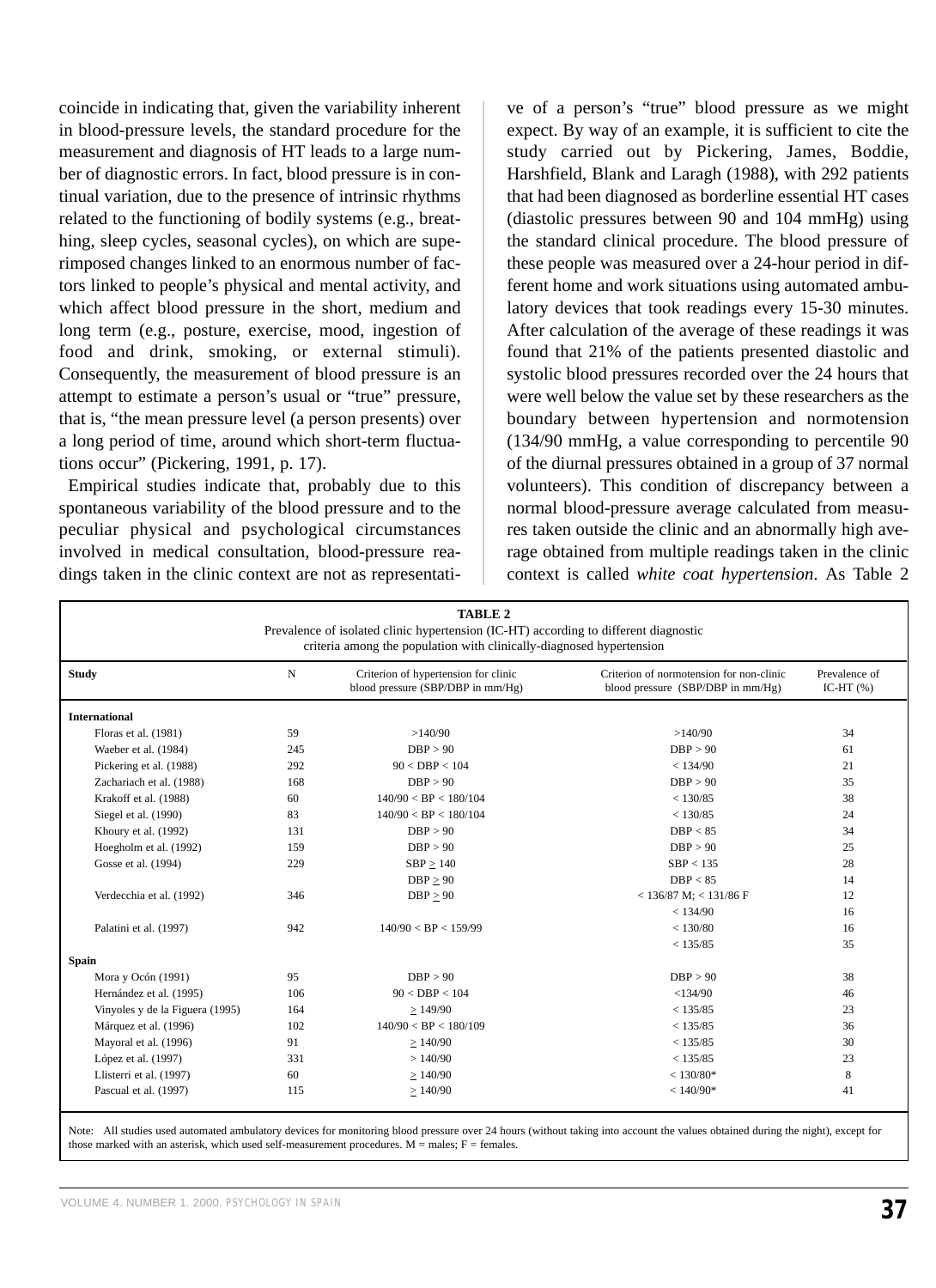shows, this is a phenomenon invariably found in research on HT comparing clinic and non-clinic measures of blood pressure, and whose prevalence ranges between 8% and 61% of patients with essential HT (mean 29%). Although the term *white coat hypertension* is the most frequent in the scientific literature and in professional practice, recently several researchers (e.g., Mancia and Zanchetti, 1996) and the World Health Organisation (WHO) (1996) itself have proposed the term *isolated clinic hypertension* (IC-HT), in an attempt to highlight the fact that the precise etiology of the phenomenon is not known, and to distinguish it from another quite similar condition, the *white coat effect*. It is the intention of the present work to reflect the authors' support for these initiatives.

Measurement of the blood pressure carried out by medical personnel in a clinic context can trigger an alerting reaction in the patient that results in transitory increases in both blood pressure and heart rate (Mancia et al., 1983, 1987). This transitory increase in blood pressure in the clinic measurement situation is known as the *white coat effect*. The phenomenon is related to the individual's patterns of orientation and defence, and appears with reasonable frequency both in people with normotension and those with hypertension. Blood pressure rises to a peak during the first 4 minutes of the consultation, usually maintains that level for some 10 minutes, and falls in successive readings as the patient becomes accustomed to the measurement procedure and the clinic context itself (Mancia et al., 1983, 1987).

The confusion between IC-HT and white coat effect is due to at least two factors. The first is that many researchers consider IC-HT to be a special case of white coat effect in which the increased-blood-pressure response does not disappear (i.e., the subject does not become accustomed to the situation), persisting despite numerous repetitions of the clinic measurement (and at different times) following the standard protocols of HT diagnosis referred to above. This lack of habituation, which could be explained in terms of classical conditioning and incubation theory, would be reflected in a discrepancy between clinic and non-clinic measures of blood pressure, and hence the term white coat hypertension (Amigo, 1994; Pickering, 1991; Pickering and Friedman, 1991). Although it is likely that this is one of the causes of differences between clinic and non-clinic blood-pressure measures, various studies have suggested that other factors related to the mechanisms determining usual levels of blood pressure are involved, so that the term IC-HT does more justice to the current state of knowledge about the causal mechanisms of these differences (Parati et al., 1998). The second reason is that the difference between clinic and non-clinic measures of blood pressure is frequently used as an indicator of white coat effect (for example, a difference between clinic blood pressure and diurnal pressure obtained with ambulatory device of at least 20 mmHg in systolic pressure and/or 10 mmHg in diastolic pressure; Myers, Oh and Reeves, 1991), though it is not clear that this index accurately reflects the pressure-increase alarm response induced in the patient by clinic measurement, since, for example, it never appears associated with a systematic difference between clinic and non-clinic readings of heart rate (Mancia and Zanchetti, 1996; Parati et al., 1998).

The clinical importance of IC-HT lies in the fact that its sufferers appear to have lower cardiovascular morbidity and mortality rates than patients with *sustained hypertension* (patients that present both blood-pressure averages, clinic and non-clinic, over the limit considered as normal), and are therefore, at risk of receiving unnecessary treatment that may involve considerable sideeffects. Thus, for example, Pickering's research team, after observing a group of 739 patients with HT for an average period of 5 years, found a cardiovascular morbidity of only 2.1% in patients with IC-HT, as against the 4.4% observed in the patients with sustained HT (Pickering, 1991). Likewise, other studies have shown that IC-HT patients: (1) present, in the long-term, a cardiovascular morbidity similar to that of people with normotension and lower than that of patients with high diurnal ambulatory pressures (Verdecchia et al., 1994), and (2) do not present structural or functional organic disorders related to HT (White et al., 1989; Verdecchia et al., 1994). Nevertheless, with respect to this last point, the scientific literature also includes some studies demonstrating that IC-HT patients present certain initial signs and symptoms of organic disorders, as well as other cardiovascular risk factors, that make their risk profile closer to that of patients with sustained HT than to that of persons with normotension (Julius et al., 1990; Hoegholm et al., 1994). This disparity of results is due in part to the choice of different limits of normality for nonclinic blood-pressure values (the higher the limit, the greater the probability of including, among patients with IC-HT, patients with organic disorders due to HT, and viceversa). Using the limits currently most frequently accepted (around 135/85 mmHg; we shall subsequently explain the reasons for this figure), the results of the most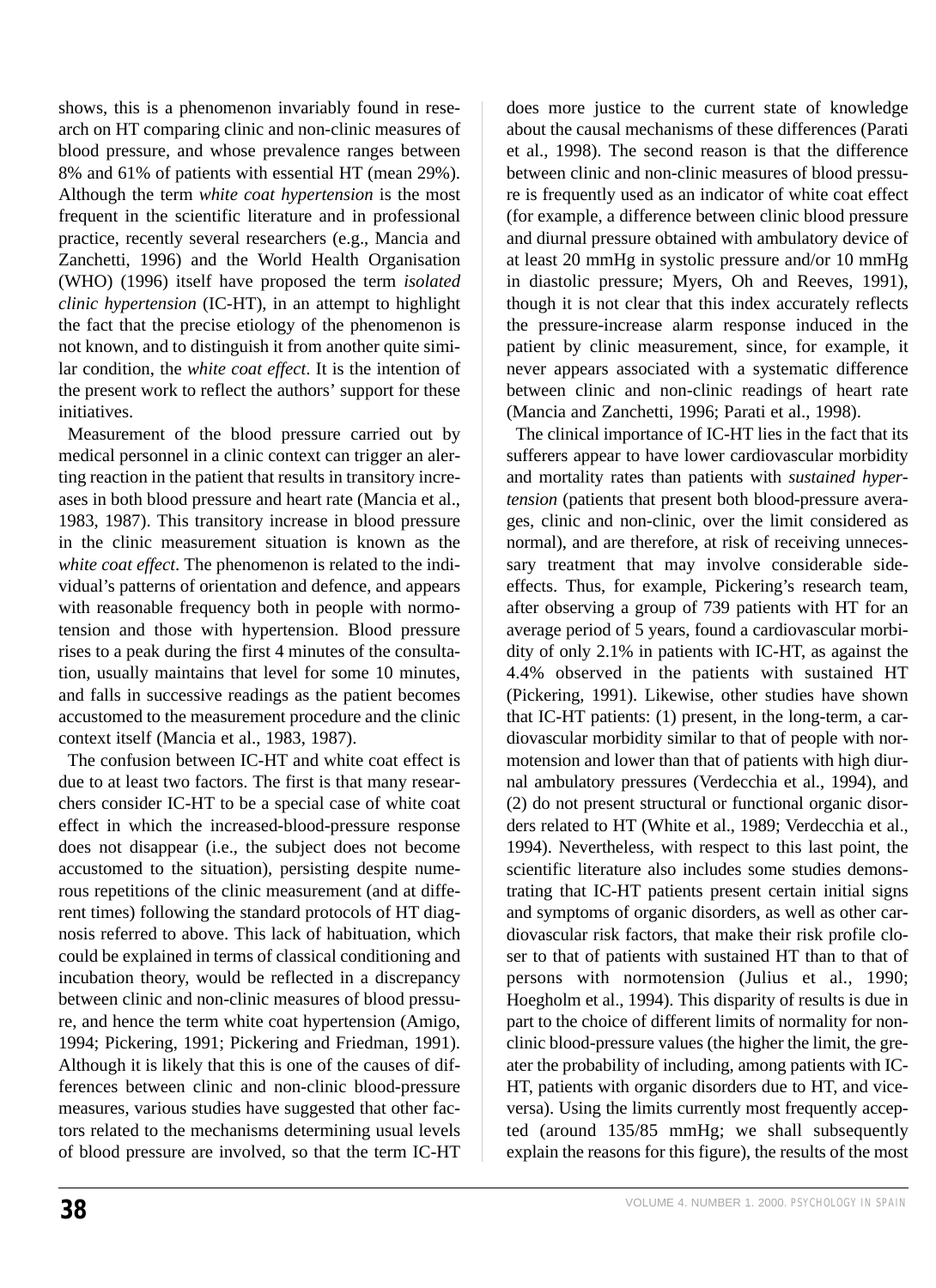methodologically correct studies (i.e., those that have compared simultaneously IC-HT and sustained HT patients with persons presenting normotension, using sufficiently large samples and appropriate clinic and nonclinic measurement procedures) appear to indicate that, in general, although IC-HT patients may have a higher level of hypertensive complications than people with normotension, they nevertheless present fewer organic disorders than patients with sustained HT (e.g., Palatini et al., 1997). These results, moreover, coincide with those of the few existing prospective studies, which, as mentioned above, indicate lower cardiovascular morbidity among IC-HT patients than among those with sustained HT (Pickering, 1991; Verdecchia et al., 1994).

In sum, although the prevalence of IC-HT varies according to the criteria used to define the clinic and non-clinic limits of blood-pressure normality, from the data in Table 2 it can be seen that both in Spain and in other Western countries there are 20-30% of patients diagnosed as mild or stage 1 HT in whom the clinic readings of blood pressure are not representative of their blood pressure in other everyday-life situations, which is below the limit that defines HT for non-clinic measurements. These persons

are not in a cardiovascular morbidity/mortality high-risk group, but in the majority of cases they are receiving unnecessary long-term treatment chronic that has serious side-effects and is very costly (see Figure 1).

# **PROPOSAL FOR A PROCEDURE OF BLOOD-PRESSURE MEASUREMENT IN PRIMARY HEALTH CARE**

Given that the problem of the representativeness of clinic blood-pressure readings is a key factor in the diagnosis of essential HT, in the present work we propose some changes in the system of blood-pressure measurement and in the diagnosis of HT, with the intention of improving the standard procedure used in primary health care, that is, the procedure used at the health service level at which essential HT is detected and at which the majority of, if not all, persons with HT receive attention. This procedure is based on the combined use of clinic and non-clinic blood-pressure measurement, and it is proposed that the latter be obtained through a measurement by the patients themselves (self-measurement), reserving measurement procedures using automated ambulatory devices for the specialised health services.

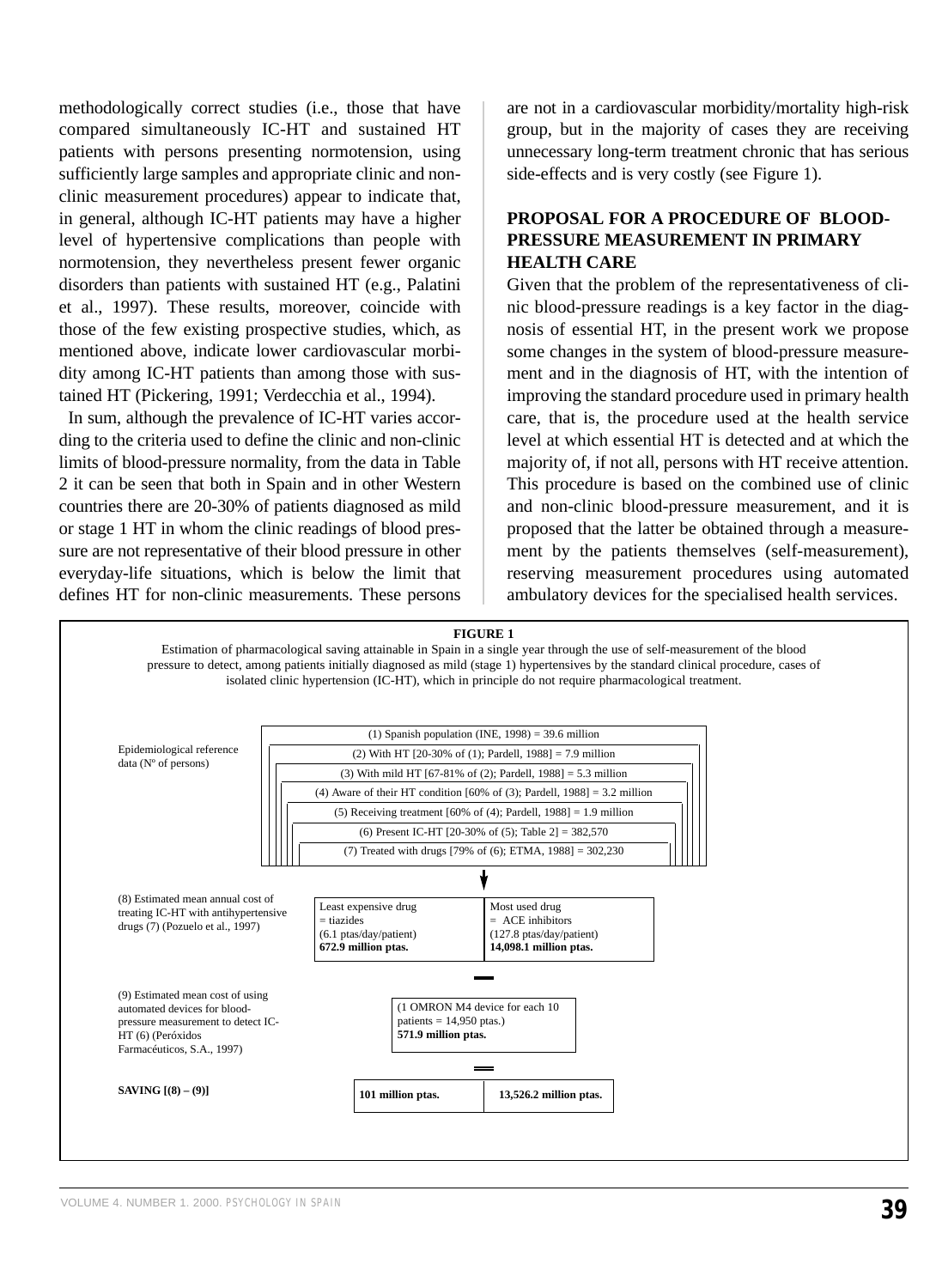The renunciation of these last-mentioned procedures is attributable, in the first place, to questions of viability: their cost in terms of equipment –each device may cost between 500,000 and 1 million pesetas–, qualified technical personnel and time is far in excess of what primary health care centres can currently bear. Secondly, these procedures are not exempt from criticism in terms of their validity for representing a person's usual or "true" blood pressure. Automated ambulatory devices taking readings over 24 hours provide a blood-pressure average calculated from 48-72 readings taken in a single day, an average which *a priori* is a good indicator of the person's usual blood-pressure. However, there remains the possibility that sometimes the average is the result of pressures that are continually changing due to certain stimuli and situations that generate significant fluctuations in blood pressure on the day of measurement. If such fluctuations go unperceived, the average obtained will not be representative of the average that would be obtained on any other day, and therefore, these fluctuations will have affected the estimation of the individual's "true" blood-pressure. A large number of readings will count for little if we do not know what they represent. Consequently, in order to safeguard the construct validity of the measurement procedure, it is important to use self-records of the activities carried out by the subject while attached to the ambulatory device, so that we can discriminate between when the measurement represents a stable average and when it represents the response of blood pressure to one or more specific situations.

The problems caused by this lack of control have been demonstrated in a number of studies. For example, Pickering, Harshfield, Kleinert et al. (1982) automated ambulatory devices to take readings over a 24-hour period and compare, in a group of patients with essential HT, the blood-pressure measures taken at home with those taken in the workplace. The results showed the readings taken at work to be considerably higher than those taken in the home, with approximately 5/4 mmHg of difference between them, so that they could not be used for estimating the subject's baseline blood-pressure level. It was hypothesised that the workplace pressures were the result of a continual stress response, and the changes were attributed to emotional factors. Nevertheless, subsequent research on the roles played separately by "place" (work) and "physical activity" (posture) showed that the majority of the variance in blood pressure was attributable to the "physical activity" –specifically to the posture (standing up). By controlling posture, the difference between the home and work situations was reduced to just 2/2 mmHg (Pieper, 1990, cited in Pickering, 1991). Various studies have supported the hypothesis that posture can increase differences between the averages of different situations, such as home and work, when readings –taken over 24 hours– from automated ambulatory devices are compared (Gellman et al., 1990; Llabre, Ironson, Spitzer, Gellman, Weidler and Schneiderman, 1988). For this reason researchers stress the need to control for behaviours that cause transitory increases in blood pressure, especially posture and activity level. Given the above considerations, blood-pressure averages over 24 hours are to be taken from those times when the subject is at rest, thus avoiding variability due to physical activity or other behaviours. Reducing the effects of these interferences contributes to improving the construct validity of this form of blood-pressure measurement. In this same line, some recent studies have suggested that to obtain a representative measure of a subject's usual blood pressure it is more appropriate to take fewer readings over longer periods than more readings over short periods (Pickering, 1991; Llabre et al., 1988). Thus, the use of automated ambulatory devices could be optimised by reducing the 24-hour periods but extending the monitoring over a number of days or weeks. In view of the above arguments, it would appear obvious that the selfmeasurement of blood pressure represents the best option in practice, since it greatly facilitates the sampling of a larger number of situations over several days or even weeks. Apart from this *a priori* advantage of self-measurement as opposed to clinic measurement or 24-hour automated ambulatory devices, several other advantages have been identified in the empirical literature, and we shall continue by considering some of these.

# **Advantages of self-measurement of the blood pressure**

1. *Greater reliability than clinic measures*. Given that self-measurement allows us to obtain a greater number of readings, and that these are not affected by the errors and biases inherent in the standard clinical procedure (mainly those related to the white coat effect), blood-pressure readings obtained through self-measurement tend to present greater temporal reliability and reproducibility than those obtained in the clinic or surgery. For example, García-Vera, Labrador and Sanz (in press) obtained three clinic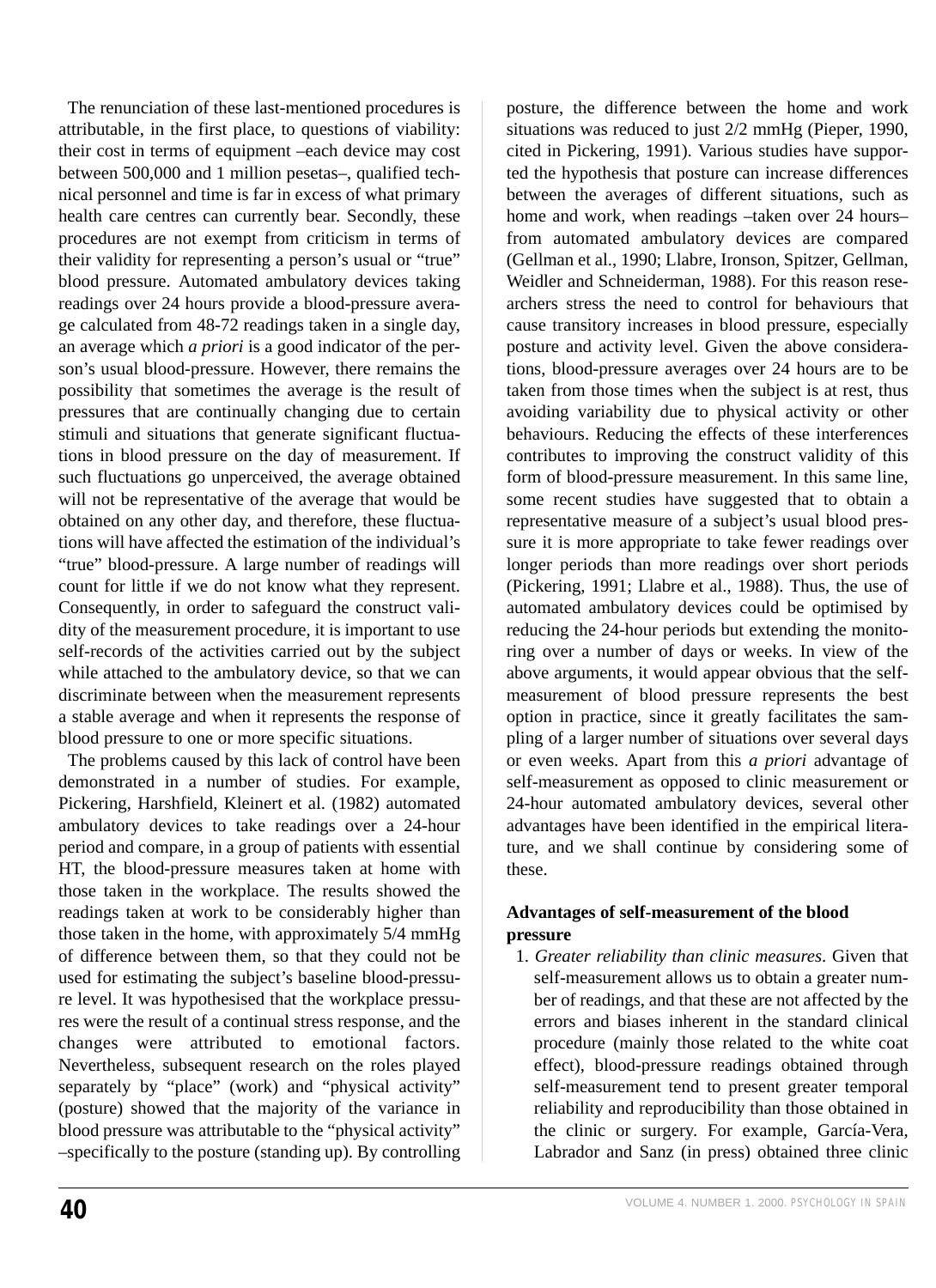readings using the standard clinical procedure from a group of 43 patients with essential hypertension who were also asked to self-measure their blood pressure three times a day (twice at home and once at work), over 16 days, by means of an oscillometric device. With the same number of self-measurements as clinic ones (in both cases 6-9 readings), the reliability of the former was higher than that of the latter, both in terms of test-retest correlations at 2 months  $(self-measures = .83/.87;$  clinic measurements = .62/.32) and in terms of intra-category reproducibility coefficients in multiple readings (self-measurements =  $.74/0.78$ ; clinic measurements =  $.37/0.52$ ). Moreover, these differences were evident both among patients with sustained HT and among those with IC-HT. Similarly, Sakuma, Imai, Nagai et al. (1997) found, in a group taken from the general population, that the reliability of self-measurements was greater than that of clinic measurements, as indicated by higher test-retest correlations at one year (self-measurements =.84/.83; clinic measurements  $= .69/.57$ ) and by lower standard deviations of the differences between measurements over the same period (self-measurements  $= 7.66/5.53$ ; clinic measurements  $= 13.84/10.24$ .

Furthermore, there are data indicating that self-measurements of blood pressure are more reliable than clinic ones in terms of concordance with direct readings taken by means of intra-arterial procedures (e.g., Kjeldsen, Moan, Petrin, Weder, Zweifler and Julius, 1993).

- 2. *Greater validity than clinic measures*. With selfmeasurement it is possible to obtain a greater number of blood-pressure readings in more varied and representative conditions of a patient's everyday life than with the standard procedure carried out in the clinic or surgery context; it would therefore seem logical to expect self-measured readings to be more valid for evaluating a person's usual or "true" blood pressure. In this respect, empirical research has indeed shown self-measured pressures to present higher indices of criterion validity (both concurrent and predictive) and convergent validity than those of clinic readings.
- 3*. Better concurrent criterion validity*. Several studies have indicated that self-measurements more closely reflect the effects of HT on the organs than clinic measurements (Ibrahim et al., 1977; Kleinert et al., 1984; Verdecchia et al., 1985). Likewise, research

that has examined predictive criterion validity shows that self-measurements are more closely related to future risk of sustained HT (Nesbitt et al., 1997), of thrombosis mortality (Sakuma, Imai, Tsuji et al., 1997), and of general mortality (Tsuji et al., 1997). Finally, the studies by Comas et al. (1998) or Kleinert et al. (1984), to cite just two examples, coincide in indicating that self-measurements of blood pressure present high and statistically significant correlation and concordance indices with respect to measures obtained by means of automated ambulatory devices (24-hour monitoring), and that these indices are higher than those presented by clinic measures, thus lending empirical support to the greater convergent validity of self-measurements.

- 4. *Facilitates assessment of treatment effectiveness*. This is the case not only because self-measurement permits us to obtain, as we have seen, more reliable and valid readings than those obtained with clinic measurement, but also because measurement can be repeated more easily at different points in the day over long periods (e.g., 3-8 weeks), which represents a clear advantage for therapeutic monitoring, even by comparison with procedures that use ambulatory instruments taking automatic readings over 24 hours. Thus, from the point of view of drug treatments, self-measurement makes it possible: (a) to gauge the initial dose more easily, which helps to avoid negative effects of overdoses, and (b) to estimate the duration of the effects of different drugs, and therefore to customise the treatment, and even to determine the most appropriate time for its administration (Ménard, Chatellier; Day and Vaur; 1994; Mengden, Weisser and Vetter, 1994). Although in the case of cognitive-behavioural treatments there are no empirical data to support the advantages of self-measurement, it seems logical to assume that it is the most appropriate procedure for evaluating the generalisation to different moments and situations of the abilities learned during the therapy.
- 5. *Improves adherence to treatment by the patient*. Selfmeasurement of the blood pressure, as in general all self-monitoring procedures (Meichenbaum and Turk, 1991), not only encourages patients to participate more directly in the control of their disorder and increases their level of autonomy with respect to health services –it also increases patients' level of fulfilment of therapeutic prescriptions. If adherence to such requirements is problematic in view of the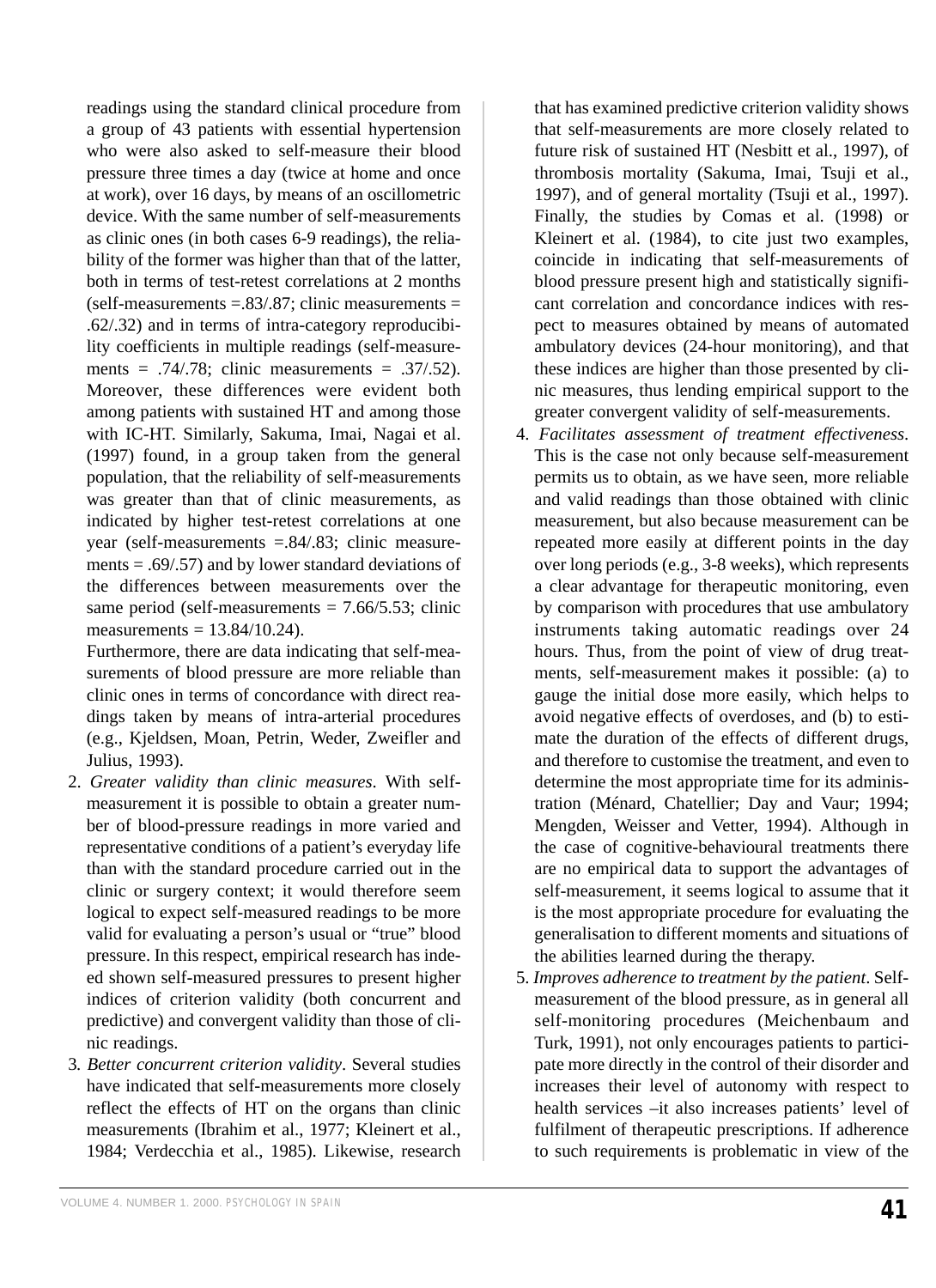disorder itself, it becomes even more so when these involve inconvenient preventive measures. It is unsurprising, therefore, that in a disorder such as HT, in which the high blood pressures are not accompanied by specific symptoms except when it develops into a chronic and severe condition, nonfulfilment of therapeutic regimes (e.g., failure to attend consultations, to comply with dietary recommendations or physical exercise programmes, to take the prescribed medication or observe correct dosage/frequency, to participate in health education programmes, or to carry out in-home tasks required by cognitive-behavioural programmes) is considered the norm rather than the exception. It is estimated that 50% of HT patients fail to adhere to their doctor's advice, and that over 50% cease to take health precautions within the year (Vetter, Ramsey, Luscher, Schrey and Vetter, 1985). Given the magnitude of the problem, any procedure that improves adherence to antihypertensive therapy is of incalculable value. In this regard, there are data confirming that the self-measurement of blood pressure not only increases adherence to treatment requirements, but that it is far more effective in this respect than doctor-patient conversations about the details of the treatment regime. Magometschnigg and Hitzenberger (1997), on comparing the two procedures in a sample of 301 patients with HT, found that 80% of the patients that had self-measured their blood pressure presented a level of adherence to the prescribed treatment regime of 80% or higher, whilst this degree of fulfilment was achieved by only 40% of the patients that had simply had a conversation with their doctor about the treatment requirements. It should be pointed out that 80% adherence to a pharmacological treatment regime is considered as a minimum for effective normalisation of blood pressure (Luscher, Vetter, Siegenthaler and Vetter, 1985).

6. *Reduces health costs*. Self-measurement of the blood pressure permits the detection of patients with IC-HT, thus avoiding unnecessary pharmacological treatment. As shown in Figure 1, the saving to health services implied amounts, in the case of Spain, to an estimated figure of between 101 and 13,500 million pesetas per year, even on the basis of the cheapest brand and the minimum dose for each group of drugs (tiazides and ACE inhibitors). Moreover, this saving should increase in successive years, given the fact that it would not be necessary to buy new selfmeasurement devices, but only to recalibrate them or, at most, repair them.

Furthermore, there are empirical data to suggest that the savings represented by self-measurement of the blood pressure are not confined to those achieved by avoiding the unnecessary prescription of treatment. Soghikian et al. (1992) randomly assigned 200 HT patients to two groups: the first underwent the standard procedure for evaluation and monitoring of HT, whilst the second, in addition to receiving the standard procedure, used self-measurement of the blood pressure. After one year, the two groups presented similar levels of improvement in their HT condition, but the medical costs, in terms of consultations with the doctor, telephone calls and laboratory tests, were 29% lower in the group that had used self-measurement.

### **Self-measurement in the 1990s: former limitations overcome**

Despite these advantages, and the fact that it has been used in research since the 1940s, (e.g., Ayman and Goldshine, 1940), self- measurement of blood pressure is very little used in professional practice. This is hardly surprising given that until six or seven years ago there was great mistrust towards it among the vast majority of researchers and professionals in the field of HT. Thus, for example, as recently as 1993, the official posture of the American College of Physicians with respect to the use of self-measurement for the diagnosis and management of HT was one of considerable scepticism, questioning the accuracy of the available instruments and raising serious doubts as to the extent to which self-measured readings represented the usual blood-pressure levels of an individual (American College of Physicians, 1993; similar criticisms came from the US National High Blood Pressure Education Program –Hunt, Frohlich, Moser, Roccella and Keighley, 1985). Nevertheless, in 1996 and 1997, reports from two such prestigious American institutions as the American Society of Hypertension (Pickering, on behalf of an Ad Hoc Panel of the American Society of Hypertension, 1996) and the Joint National Committee on Detection, Evaluation, and Treatment of High Blood Pressure (JNC-VI, 1991) unreservedly recommended the use of self-measurement of blood pressure as a technique for the initial assessment of patients with HT and for monitoring their response to treatment. This recommendation undoubtedly stems from the fact that the earlier limitations and criticisms of self-measurement had been answered by technological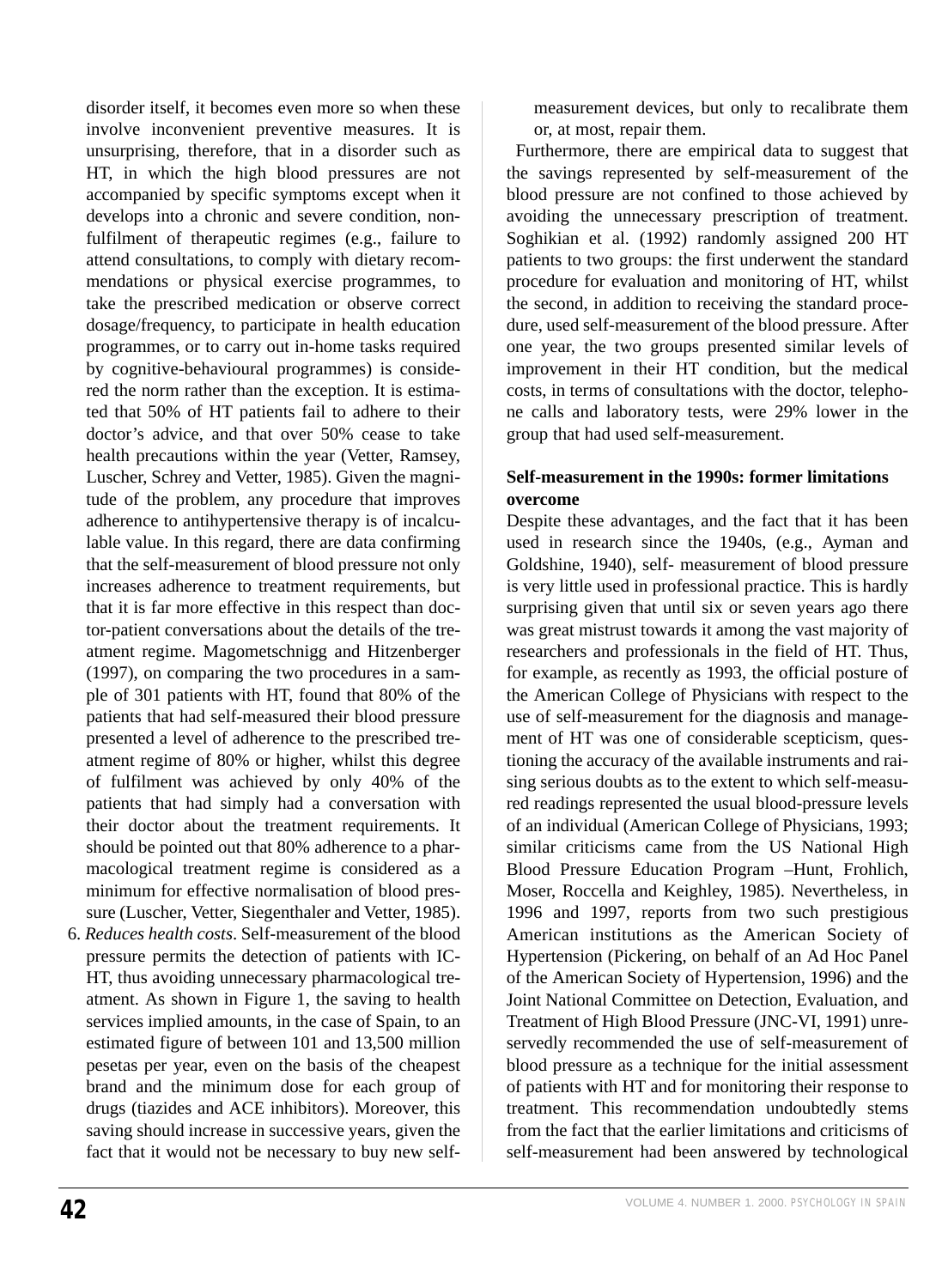advances and empirical data from recent research. Specifically, the former limitations and criticisms referred to the following main points:

1. *The measurements are not very precise because it is difficult for patients to learn the technique of bloodpressure measurement.* When the best alternative for self-measurement of blood pressure was the auscultatory method using a stethoscope and a mercury or aneroid sphygmomanometer, it was possible that patients obtained erroneous readings due to the intrinsic difficulties of the method itself, since it required, among other things, familiarisation with the sound of the stethoscope, sufficiently acute hearing to discriminate the different Korotkoff noises, proper positioning of the stethoscope and cuff, a correct rate of inflation and deflation of the cuff, and appropriate selection of maximum inflation level. Nevertheless, and in spite of such difficulties, in the study by Tecumseh, carried out with 608 people from the general population that had used aneroid sphygmomanometers with stethoscopes incorporated for self-measurement of blood pressure, correlations of 0.99 were obtained between self-measurements and measurements carried out simultaneously by a qualified nurse (Mejia, Julius, Jones, Schork and Kneisley, 1990).

Without entering into the question of how far these results can be generalised, what appears obvious is that a large part of the previous difficulties have been resolved through the use of the currently-available electronic manometers for domestic use, and that these, therefore, tend to be the best option for self-measurement of blood pressure. The majority of these instruments use the oscillometric method of measurement and provide digital readings of systolic and diastolic pressure (and of heart rate), thus avoiding the difficulties and biases of patients on detecting Korotkoff noises or on reading pressure levels from the spheres or the mercury columns of traditional sphygmomanometers. Moreover, some electronic manometers incorporate automatic systems for inflating and deflating the cuff, so that another source of errors is ruled out –that which originates from the act of inflating the cuff, as well as errors related to an inappropriate inflation-deflation rate (the muscular activity involved in inflating the cuff produces a momentary increase in blood-pressure of 12 mmHg which, though lasting only 10 seconds, may distort the reading if the cuff is inflated to a

level close to that of expected systolic pressure or if is deflated rapidly; Veerman, Van Montfrans and Wieling, 1990). Likewise, the most modern instruments include switches for pre-selection of the pressure that allow a constant inflation pressure setting at a value higher than the systolic value, or are even equipped with intelligent control systems (such as the "fuzzy logic" of the OMRON Matsusaka Co., Japan) that permit the apparatus to detect automatically the correct value of inflation pressure.

2. *Measurements are not very precise because electronic manometers are inaccurate.* During the 1980s various studies were carried out to assess the accuracy of different domestic instruments for measuring blood pressure, comparing their readings with those obtained simultaneously through intra-arterial or auscultatory procedures that acted as reference criteria (Evans, Haynes, Goldsmith and Hewson, 1989; Imai et al., 1989; O'Brien, Mee, Atkins and O'Malley, 1990; Pickering, Cvetkovski and James, 1986; van Egmond, Lenders, Weernink and Thien, 1993). In general, the majority of these devices were found to be inaccurate, providing readings that consistently presented errors of more than 5 mmHg in comparison to the reference values. However, in recent years various electronic instruments have fulfilled the precision criteria proposed by the Association for the Advancement of Medical Instrumentation (AAMI, 1985), in the USA, and by the British Hypertension Society (O'Brien et al., 1990). Several of these instruments are commercially available in Spain. For example, Imai et al. (1989) reported that the main difference between the blood-pressure values obtained with the OMRON HEM-401C (OMRON Matsusaka Co., Japan) apparatus and those obtained with a mercury sphygmomanometer (for reference) only differed by  $1.6 + 6.7$ mmHg for systolic and by  $2.4 \pm 6.1$  mmHg for diastolic pressure. This semi-automatic device is currently available in Spain under the name OMRON M1 (Peróxidos Farmacéuticos, Barcelona). Moreover, O'Brien, Mee, Atkins and Thomas (1996) and Foster, McKinlay, Cruickshank and Coats (1994) have confirmed that the automatic devices OMRON HEM-705CP and OMRON HEM-706 –the latter sold in Spain as OMRON HEM-711– also obtain accuracies superior to  $+5$  mmHg, thus meeting the highest standards set by the BHS and AAMI, whilst Córdoba et al. (1997) reached similar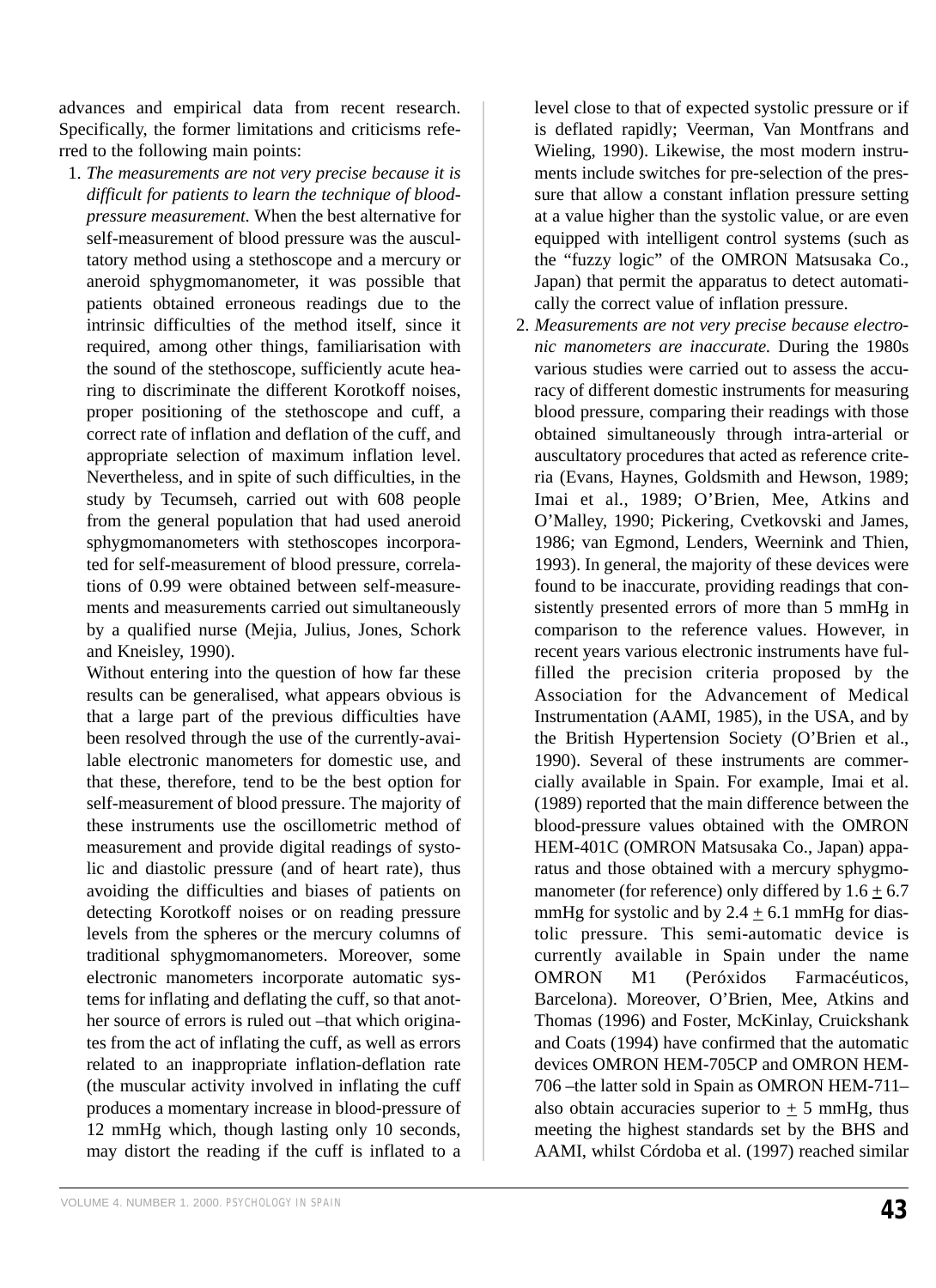conclusions with regard to the OMRON HEM-722C –currently available in Spain as OMRON M4.

3. *Patients distort the data*. There is a degree of suspicion among professionals and researchers in HT that some patients may note down in their selfrecords blood-pressure values that differ from those actually obtained with their measuring instruments. Although there are no empirical data available, this appears to be a possibility on the basis of research on the accuracy of self-reports of adherence to therapy (see Meichenbaum and Turk, 1991). For example, Taylor, Agras, Schneider and Allen (1983) studied, in a group of patients with HT, adherence to the daily practice of relaxation exercises through a microelectronic system that surreptitiously recorded the amount of time they had used a relaxation belt provided to them for this purpose. Despite the fact that 70% of the patients reported having performed the relaxation exercises daily, the microelectronic measure indicated that only 40% of them had in fact done so. Equally illustrative is a study with diabetic patients that self-measured their blood glucose levels using an electronic device that included a memory chip for recording the readings without the patient's knowledge (Mazze et al., 1984). Through this procedure, researchers found a certain tendency among the patients to report values lower than those actually provided by the instrument.

Of course, in professional practice the use of concealed measures makes no sense, and may undermine the therapeutic relationship between the patient and the health professional. However, the use of electronic devices for the measurement of blood pressure with printers (e.g., the OMRON HEM-705CP) offers, with full knowledge on the part of patients, an assurance that subjects do not distort the figures provided by the instrument; likewise, the use of electronic devices with memory chips also guarantees the absence of biases. In this case, patients should always be informed of the presence of this chip, which should be presented not as a means of "controlling" them, but rather as, for example, a device that facilitates the statistical treatment of the data by means of a computer (e.g., the OMRON IC can record up to 350 blood-pressure readings, which can subsequently be edited and analysed through a computer program; the OMRON M4 also includes a memory function, but in this case it is the patients that must activate it each time they wish to record a reading).

4. *Patients do not co-operate, and usually fail to carry out the self-measurements*. The majority of empirical studies confute this criticism, finding that the observance of self-measurement tends to be high, both in patients with hypertension and in subjects from the general population. For example, in our research we usually ask patients to measure their own blood pressure three times a day, over 16 consecutive days, in both pre-treatment and post-treatment, which requires them to make 48 blood-pressure readings in each phase of the study. Despite the demands of this request, the mean percentage of readings carried out by a group of 43 patients with essential HT that participated in a controlled therapeutic trial was 99%, with a range of 87 to 100% (García-Vera and Sanz, 1999).

While the above results may be attributable to the special context of high motivation and close clinical monitoring that tend to be a feature of research carried out with small samples and few professionals (who are usually also the researchers), other studies present data on fulfilment of self-measurement requirements that can much more readily be generalised to normal professional practice, and which also indicate that this procedure for blood-pressure measurement is viable. Chatellier et al. (1996) carried out a study with 1,710 patients recruited by 694 GPs in order to test the therapeutic effectiveness of a drug. In that study neither doctors nor patients were previously familiar with self-measurement of blood pressure, so that the researchers could also check the viability of the procedure in primary health care. After discarding data from the first day of self-measurement (which was considered as a test day, since patients had received no specific training), the researchers' objective in the pre-treatment assessment was for patients to make a series of three consecutive blood-pressure readings in the morning and another series of three consecutive readings in the afternoon/evening over three days (that is, six series with a total of 18 readings).

<sup>(1)</sup> **Footnote:** An exception to this reticence was the case of the World Hypertension League, which in 1988 suggested that the limit of normality for self-measured blood pressures could be 140/90 mmHg (World Hypertension League, 1988), a value that, in view of the differences between clinic and self-measured pressures, does not appear reasonable.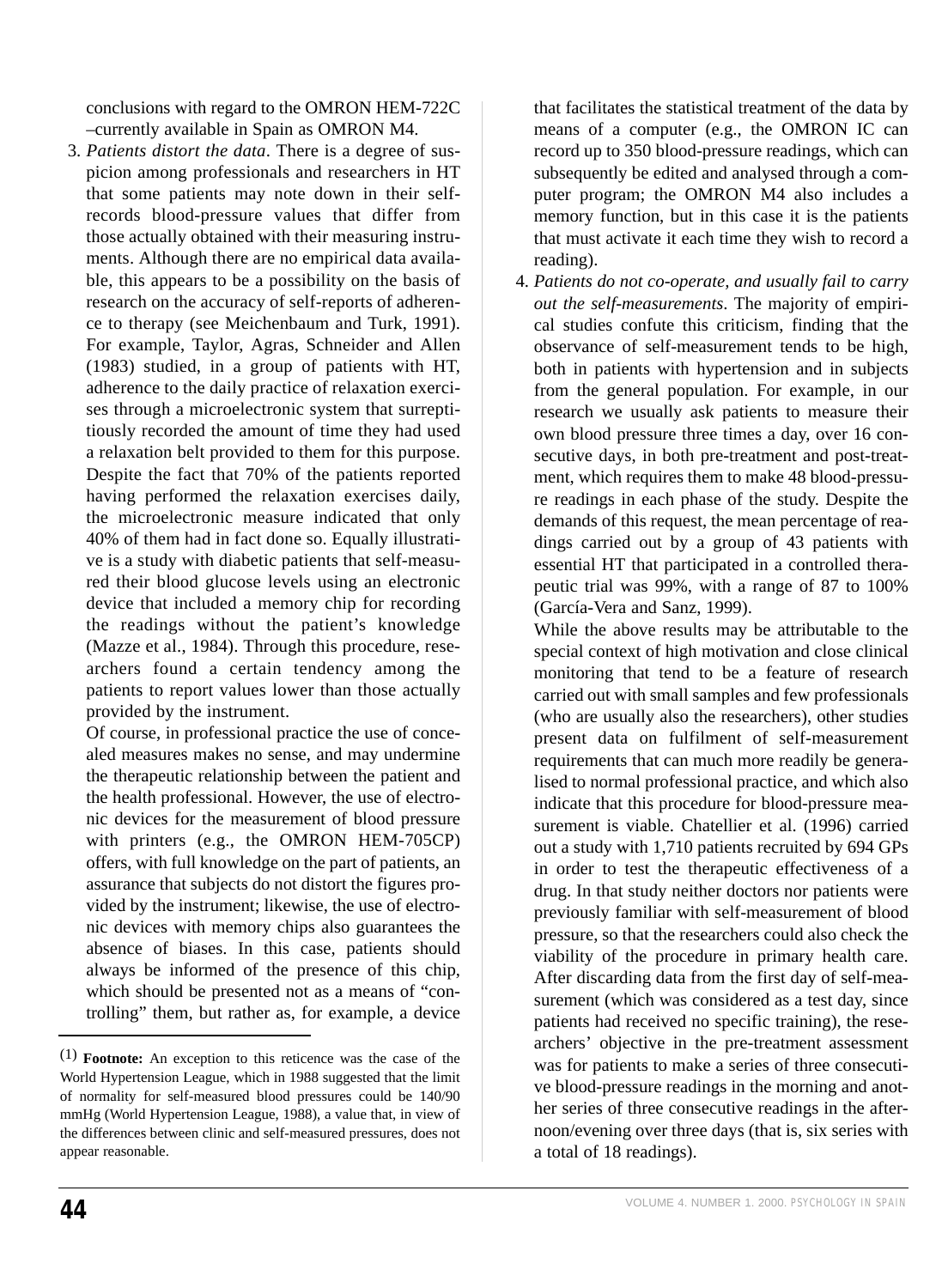The results of the study showed that 36% achieved this objective (100% of readings required), and that a further 29% carried out at least two series of readings in the morning and two in the afternoon/evening that included at least one reading (between 22 and 94% of the readings required). That is, without any prior training, more than 60% of patients carried out 4 or more blood-pressure readings, a figure with which reliability coefficients of 0.77-0.78 (García-Vera and Sanz, 1999) can be achieved, and which would probably have improved had the patients received specific instructions from the doctors about how to carry out a proper self-measurement. Indeed, these researchers found that, after receiving a onehour course on blood-pressure self-measurement, 71% of the patients of a hospital service specialising in HT succeeded in carrying out 80% of the required readings (Chatellier et al., 1996).

5. *There is no agreement as regards what is considered normotension and hypertension for blood-pressure levels obtained through self-measurement*. The literature has confirmed, unanimously and repeatedly, that blood-pressure levels obtained outside the clinic, either by self-measurement or by automated ambulatory devices taking readings over 24 hours, are much lower than values obtained in the clinic using the standard procedure (see the reviews by Pickering, 1991). In patients with essential HT, it is possible to find discrepancies between self-measurements and clinic readings of up to 20/15 mmHg (García-Vera, Labrador and Sanz, 1999) or 32/16 mmHg (Ibrahim, Tarazi, Dustan and Giffort, 1977), though the mean difference can be estimated at around 12/6 mmHg (see the review of the studies in Gaudemaris, Chau and Maillon, 1994). In persons with normotension the differences between selfmeasured and clinic values are smaller, but still significant. Table 3 shows the normative clinic and self-measured pressures found in various largescale studies with samples of volunteers from the general population. The total number of people participating in these studies was 4,023, from a variety of countries (Germany, USA, France, Italy, Japan). After weighting (according to number of participants) the differences between the means of the clinic pressures and those of the self-measured pressures, it can be calculated that the clinic systolic/diastolic values are on average 6/5 mmHg higher than the respective values obtained through self-measurement.

The consistency and magnitude of these differences have led researchers to the conclusion that the boundaries of normotension/hypertension established for clinic measures of blood pressure (see Table 1) can in no way be applied to self-measurements. However, for many years the lack of sufficient data and the failure to reach an agreement have impeded the establishment of a reasonable normative limit for self-measured blood pressures. Indeed, until 1996, none of the reports on self-measurement of the blood pressure drawn up by the most influential scientific associations in the field of HT (WHO, JNC, the American, British and International Hypertension Societies, the American College of Physicians) had proposed any specific normative criterion<sup>1</sup>. In that year, Pickering, in a report on behalf of an Ad Hoc Panel of the American Society of Hypertension (1996), proposed as a criterion of HT a self-measured pressure equal to or in excess of 135/85 mmHg, a criterion with which the JNC-VI (1997) coincided the following year, though in neither case are any reasons adduced to justify such proposals.

We believe, however, that there are reasons and data to support the value of 135/85 mmHg as the boundary between hypertension and normotension for readings obtained by self-measurement, and that, therefore, the problem of the lack of an agreed criterion is now resol-

| <b>TABLE 3</b><br>Studies carried out with samples from the general population to determine normotension values for<br>adults in the self-measurement of blood pressure |                      |                       |                     |                       |                          |
|-------------------------------------------------------------------------------------------------------------------------------------------------------------------------|----------------------|-----------------------|---------------------|-----------------------|--------------------------|
|                                                                                                                                                                         |                      |                       |                     |                       | French Society of        |
|                                                                                                                                                                         | <b>PAMELA</b>        | Dübendorf             | Tecumseh            | Ohasama               | Hypertension             |
| Reference                                                                                                                                                               | Mancia et al. (1995) | Weisser et al. (1994) | Mejia et al. (1994) | Imai et al. (1994)    | Gaudamaris et al. (1994) |
| $No$ of participants                                                                                                                                                    | 1651                 | 503                   | 608                 | 871                   | 390                      |
| Age (years)                                                                                                                                                             | $25 - 64$            | Mean $= 45$           | Mean $=$ 32         | Mean = $46$           | 20-59                    |
| Self-measurement period                                                                                                                                                 | 12 days              | 14 days               | 7 days              | 28 days               | 3 days                   |
| Device                                                                                                                                                                  | Philips              | Sphygmomanometer      | Marshall            | <b>OMRON HEM-401C</b> | Tensiopuls UA516         |
| Clinic BP $(mmHg)$                                                                                                                                                      | 127/82               | $130 + 17/82 + 11$    | $115 + 12/77 + 10$  | $126 + 19/72 + 13$    | 122/77                   |
| Self-measured BP (mmHg)                                                                                                                                                 | 119/75               | $123 + 15/78 + 11$    | $116 + 11/73 + 9$   | $117 + 12/69 + 10$    | $114 + 14/73 + 11$       |

VOLUME 4. NUMBER 1. 2000. *PSYCHOLOGY IN SPAIN* **45**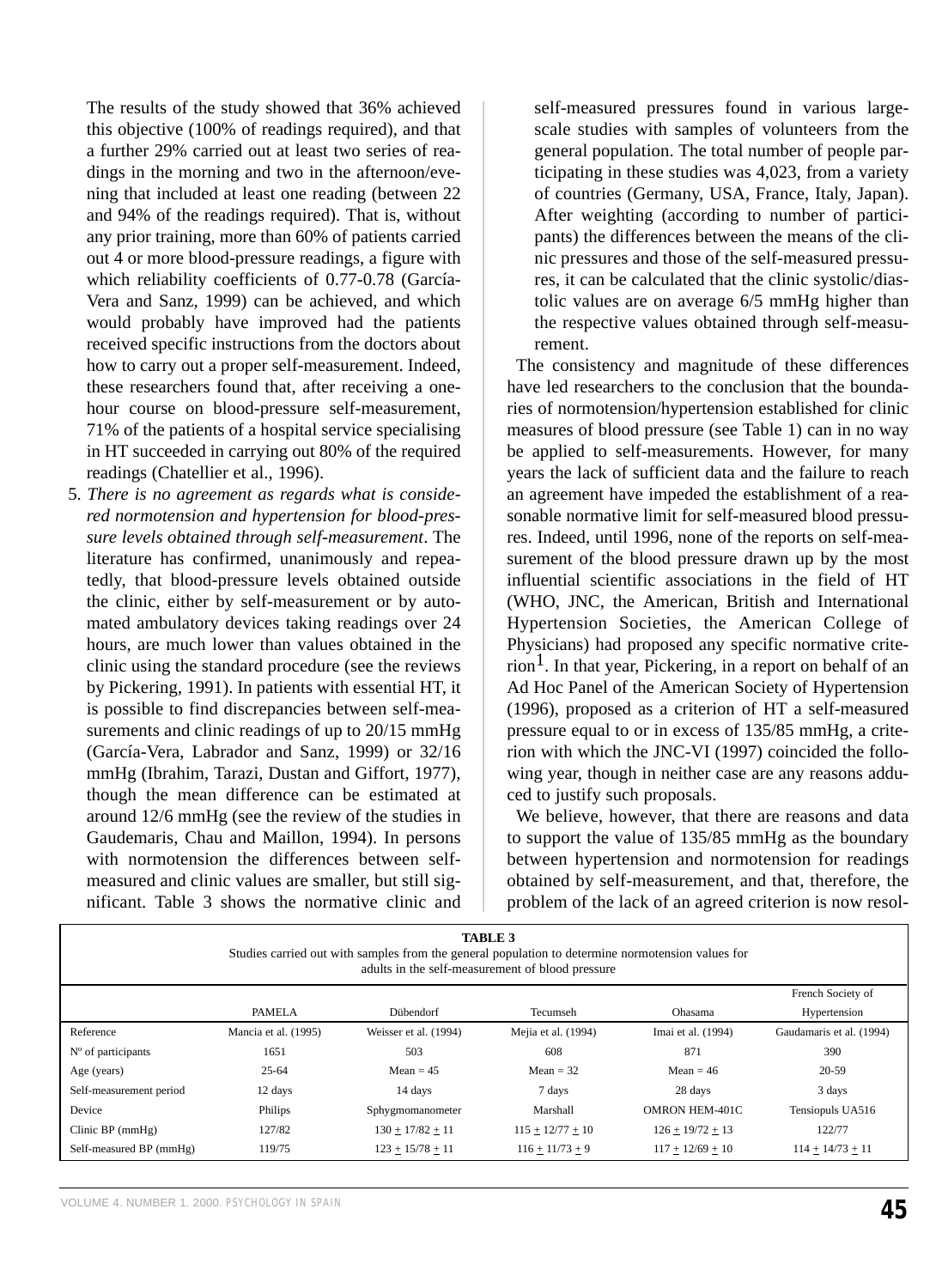ved. Weighting the statistics of Table 3, it can be estimated that the mean (+ standard deviation) of selfmeasured blood-pressure values in the general population would be around  $118/73$  mmHg  $(\pm 13/10$  mmHg). Assuming as a normative limit of self-recorded blood pressure one standard deviation above the mean (approximately percentile 84), we could establish as a criterion of hypertension those blood-pressure values equal to or in excess of 131/83 mmHg. As regards ambulatory measures from instruments recording over 24 hours, the percentile 90 is usually adopted (Pickering 1995). Given that the distribution of selfrecorded blood-pressure values fits the normal curve, from the previous data it can be deduced that percentile 90 would correspond to 135/86, a value that practically coincides with that proposed by the JNC-VI and the American Society of Hypertension. It could be argued that the best response to the problem of setting a limit for hypertension would result from considering the predictive value of the reference criteria. In order to do so it would be necessary to carry out longitudinal studies analysing the morbidity and mortality risks associated with different self-measured levels of blood pressure. Up to now there has been only one study of this type: Tsuji et al. (1997) obtained self-measured blood-pressure readings from 1,913 people over 40 in a Japanese rural community and evaluated their death rate after five years. On the basis of these data the researchers proposed a value of 137/84 mmHg as a criterion for hypertension, a figure sufficiently close to that proposed by the JNC-VI and the American Society of Hypertension to consider the latters' as a more than acceptable consensus criterion.

# **Protocol for the self-measurement of blood pressure in primary health care**

In conclusion, taking into account its advantages and the fact that its previous limitations have been overcome, and bearing in mind the available health service resources, we recommend that the clinical procedure of bloodpressure measurement be complemented with self-measurement by means of some type of portable electronic instrument. The following steps are suggested:

- 1. Explain to the patient the need for self-measurement, given the inherent variability in blood-pressure levels.
- 2. Set a minimum number of blood-pressure readings and reach an agreement with the patient, according to his/her occupation and daily routine, about the days and times when they are to be carried out. The number of readings established should ensure that the reliability of the self-measurements is acceptable; however, up to now there have been no empirical criteria on which to base the decision about this figure. Recently, through the application of the theory of generalisability to 48 readings obtained using self-measurement by 43 patients with HT during the pre-treatment assessment in a clinical trial, we obtained the generalisability coefficients (G\*) for different combinations of number of readings and number of situations, including among the latter selfmeasurements at home in the morning and at night and self-measurements in the workplace (García-Vera and Sanz, 1999). These coefficients G\*, which are equivalent to the reliability coefficients of classical tests theory, permit the researcher to decide the number of readings to be taken, and in what situa-

| <b>TABLE 4</b><br>Coefficients G <sup>*</sup> for a design of Person x Situation x Day generalisability obtained from self-measurements carried out by 43 HT<br>patients over 16 days making 3 readings per day (one at home in the morning, another at work and the last<br>one at home in the evening) -taken from García-Vera and Sanz, 1999. |                         |                   |                   |                          |                   |                   |  |
|--------------------------------------------------------------------------------------------------------------------------------------------------------------------------------------------------------------------------------------------------------------------------------------------------------------------------------------------------|-------------------------|-------------------|-------------------|--------------------------|-------------------|-------------------|--|
| Coefficients G*                                                                                                                                                                                                                                                                                                                                  |                         |                   |                   |                          |                   |                   |  |
| Number                                                                                                                                                                                                                                                                                                                                           | Systolic blood pressure |                   |                   | Diastolic blood pressure |                   |                   |  |
| of days                                                                                                                                                                                                                                                                                                                                          |                         |                   | 3                 |                          |                   | 3                 |  |
|                                                                                                                                                                                                                                                                                                                                                  | Situation               | <b>Situations</b> | <b>Situations</b> | Situation                | <b>Situations</b> | <b>Situations</b> |  |
|                                                                                                                                                                                                                                                                                                                                                  | .45                     | .68               | .75               | .52                      | .65               | .71               |  |
|                                                                                                                                                                                                                                                                                                                                                  | .66                     | .78               | .83               | .65                      | .77               | .81               |  |
|                                                                                                                                                                                                                                                                                                                                                  | .71                     | .82               | .86               | .71                      | .82               | .86               |  |
|                                                                                                                                                                                                                                                                                                                                                  | .74                     | .84               | .88               | .75                      | .84               | .88               |  |
|                                                                                                                                                                                                                                                                                                                                                  | .75                     | .85               | .89               | .77                      | .86               | .89               |  |
| n                                                                                                                                                                                                                                                                                                                                                | .77                     | .86               | .90               | .79                      | .87               | .90               |  |
|                                                                                                                                                                                                                                                                                                                                                  | .78                     | .87               | .91               | .80                      | .88               | .91               |  |
|                                                                                                                                                                                                                                                                                                                                                  | .78                     | .87               | .91               | .81                      | .89               | .92               |  |
| 12                                                                                                                                                                                                                                                                                                                                               | .80                     | .89               | .92               | .83                      | .90               | .93               |  |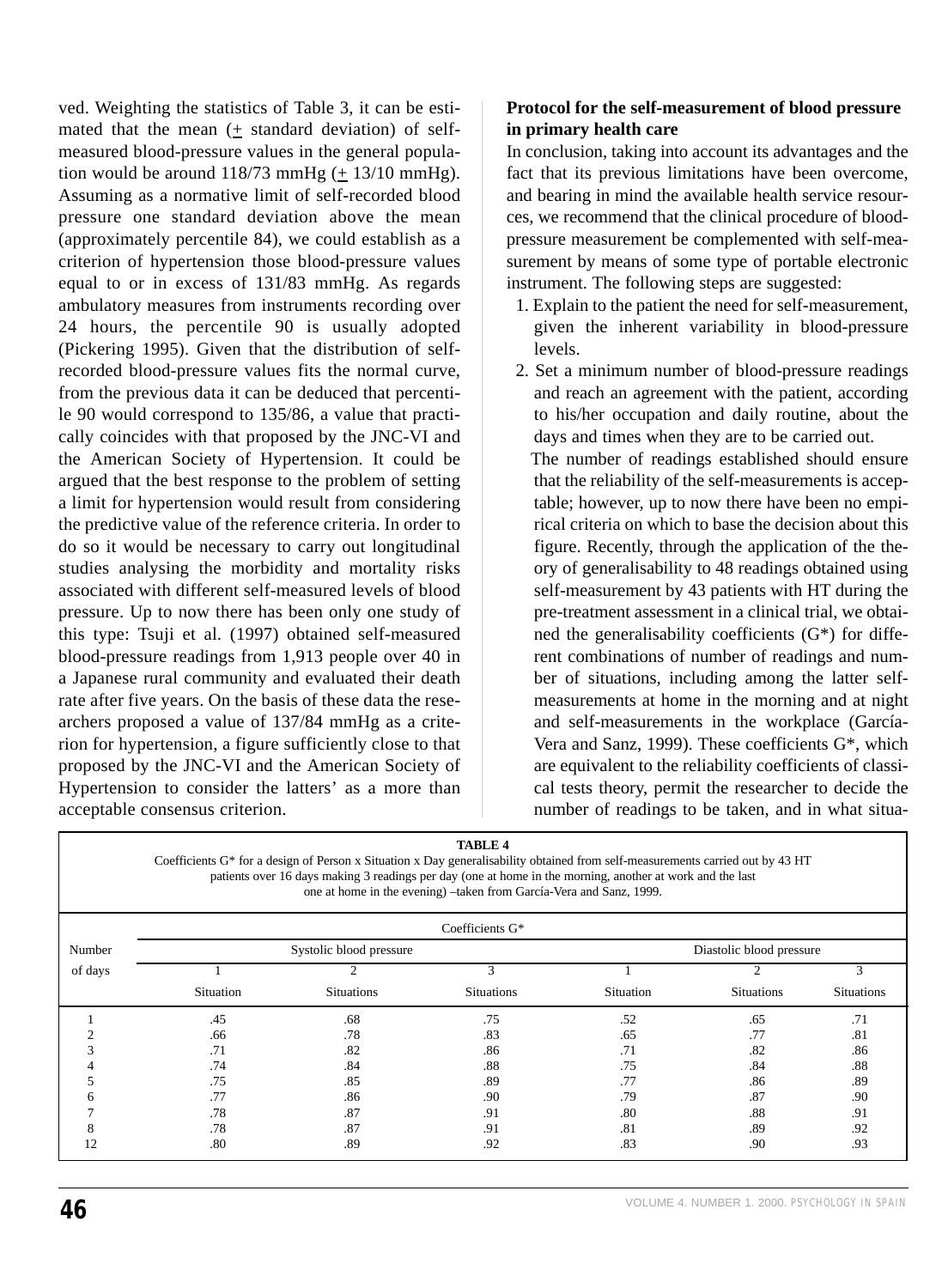tions, in order to then generalise to the universe of possible readings (see Table 4).

Various researchers have suggested a reliability coefficient of .80 as the minimum value necessary for obtaining reliable blood-pressure readings (Shepard, 1981; Llabre et al., 1988). As can be seen in Table 4, it is sufficient to ask the patient to take two readings in each of the three situations mentioned above (6 readings in total over two days) in order to attain this standard for both systolic pressure (coefficient  $G^* = .83$ ) and diastolic pressure (coefficient  $G^* = .81$ ). However, we concur with Yela (1984) in that this criterion may be appropriate for studies working with large samples and attempting to test certain theoretical hypotheses, but when an instrument is applied for making individual diagnoses and predictions its measurement error should be as low as possible, and therefore the reliability coefficient should be at least equal to 0.90. The data in Table 4 indicate that patients with HT should continue self-measurement for at least *six days, at a rate of three readings per day, one in each of the three situations*, in order to attain a generalisability coefficient of 0.90 for systolic and diastolic pressure. Moreover, the results presented in García-Vera and Sanz (1999) suggest that the number of readings should be slightly increased in more elderly patients and in those that present high levels of blood pressure in the self-measurements.

As far as weekends are concerned, measurements should be carried out in as similar a way as possible to the other days of the week, especially in terms of activity level and time of day, and this period of 6 days of self-measurements should be repeated in each of the periodic check-ups attended by the HT patients.

3. Choose an electronic device for blood-pressure measurement that has been validated by independent researchers in accordance with a standardised protocol, such as those of the Association for the Advancement of Medical Instrumentation (AAMI, 1985) and the British Hypertension Society (O'Brien et al., 1990), and have its accuracy checked annually, either by the technicians of its distributors or by means of comparison of its readings with those of a mercury sphygmomanometer calibrated with a Y-tube. If the error is greater than 4 mmHg the device should be recalibrated (Nash, 1994). Instruments should be equipped with a cuff of a size appropriate for the circumference of the patient's arm, and where this is not possible, large cuffs (14-15 cm wide x 31- 39 long) should be used (Pickering, 1991). For the reasons stated earlier, it is preferable for the device to have automatic inflation and deflation of the cuff, as well as a printer or memory function.

- 4. Design a self-record procedure whereby the patient keeps records of blood-pressure and heart-rate readings and the most relevant circumstances at the moment of measurement. Additionally, patients may be required to include in these self-records information on aspects related to the treatment they are following, such as dose and time of taking medication or, in the case of cognitive-behavioural treatment, information on any variable relevant to a functional analysis of the case, such as stress level or mood just before the self-measurement.
- 5. Explain to the patient the norms to follow before self-measuring the blood pressure, in order to ensure that measurements are made correctly: no smoking, eating or ingestion of products containing caffeine in the 30 minutes prior to measurement; avoid anxiety-inducing thoughts; avoid exercise or activities involving muscular tension in the 30 minutes prior to measurement; urinate before measurement.
- 6. Teach the patient how to use the electronic device for blood-pressure measurement and how to keep the self-record. This teaching should include several trials in the presence of the health professional so that he/she can confirm that (1) the device is used correctly, and (2) the patient adopts the correct posture (relaxed and comfortable position, arm on a flat surface at the level of the heart, no speaking). On completion of the trials, the professional should take the patient's blood pressure at the same time as the latter makes a self-measurement, until a difference of less than 5 mmHg between the two readings is attained in two consecutive measurements. It is essential to insist on correctness of posture, as patients tend to forget or underestimate the importance of this factor (Stergiou, Malakos, Voutsa, Achimastos and Mountokalakis, 1996). Likewise, it is important to underline the need for the self-record and the drawing of the graphs that permit the patient to observe his/her progress; this aids motivational and therapeutic aspects of the self-record procedure. A session of 30- 45 minutes is sufficient to ensure the achievement of all of these teaching objectives (Armstrong, Barrack and Gordon, 1995; Kjeldsen et al., 1993; Stergiou,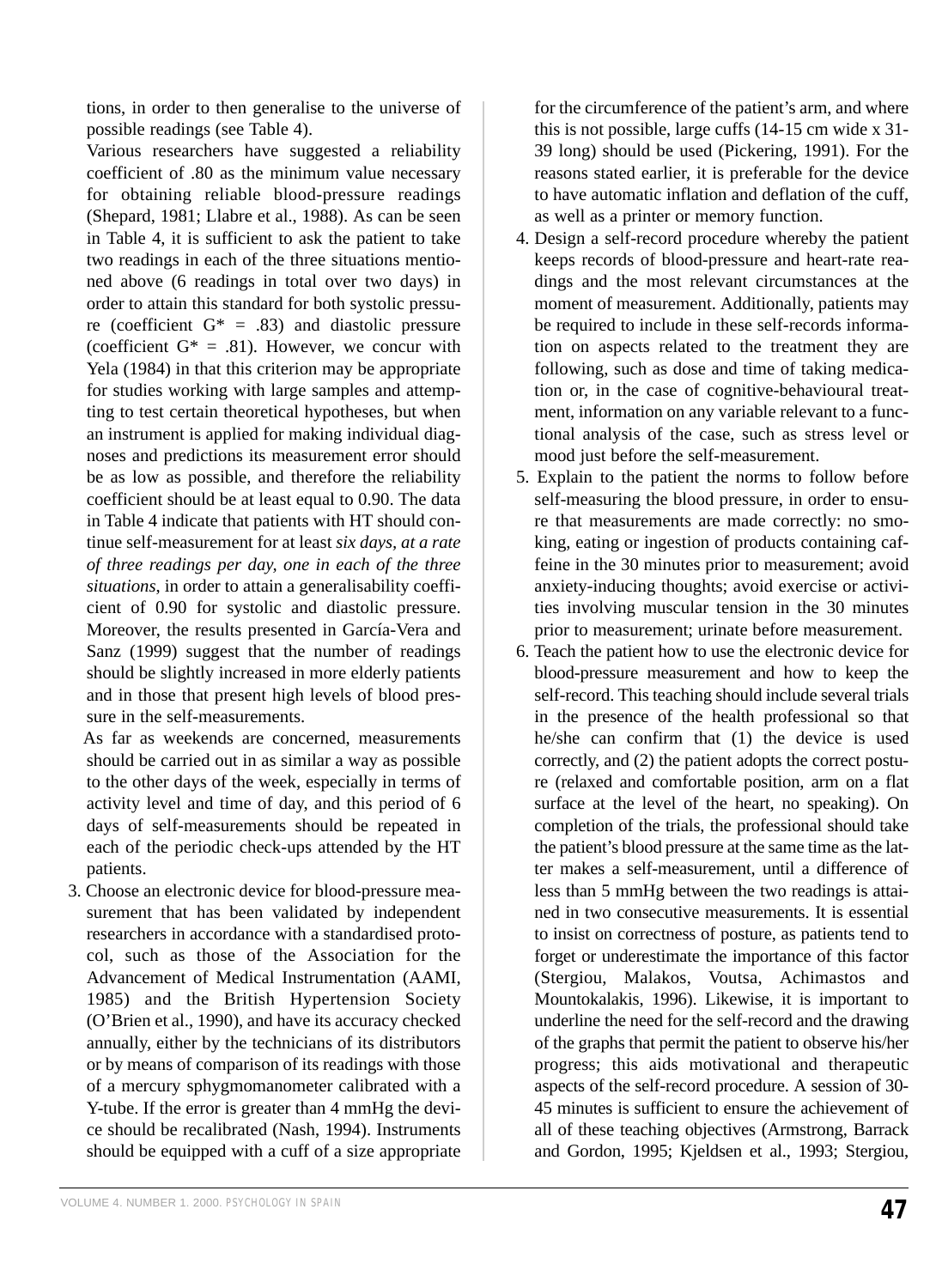Voutsa, Achimastos and Mountokalakis, 1997); at the end of the session the patient should be provided with all the necessary written instructions. It is advisable for the basic guidelines for using the measuring equipment and the proper conditions for correct blood-pressure measurement to be clearly visible in the self-record book (an example of a self-record can be found in García-Vera, Labrador, Sanz, Arribas and Fernández-Alba, 2000).

7. Warn patients that normal values for clinic bloodpressure measures are higher than those for selfmeasurements, and that therefore they should under no circumstances make decisions about compliance with their prescribed treatment on the basis of the readings they obtain and without first consulting the health professional responsible for their case. In this regard, it is highly illustrative

that some patients with mild HT only take the medication when they estimate their blood pressure to be high, such estimations being based on certain symptoms they claim to notice, such as headaches or tension, when at these levels hypertension is obviously an asymptomatic disorder (Leventhal and Nerenz, 1983).

8. Finally, professionals should bear in mind that selfmeasurement may be inappropriate in patients with irregular heart rate or severe overweight, or who present a high degree of anxiety in relation to their HT problem (Pickering, 1996). In this last case it should be pointed out, nevertheless, that the majority of patients find self-measurement to have a calming effect. This was so, for example, in 70% of the patients that participated in a study by Burns-Cox, Russell and Wilson (1975).

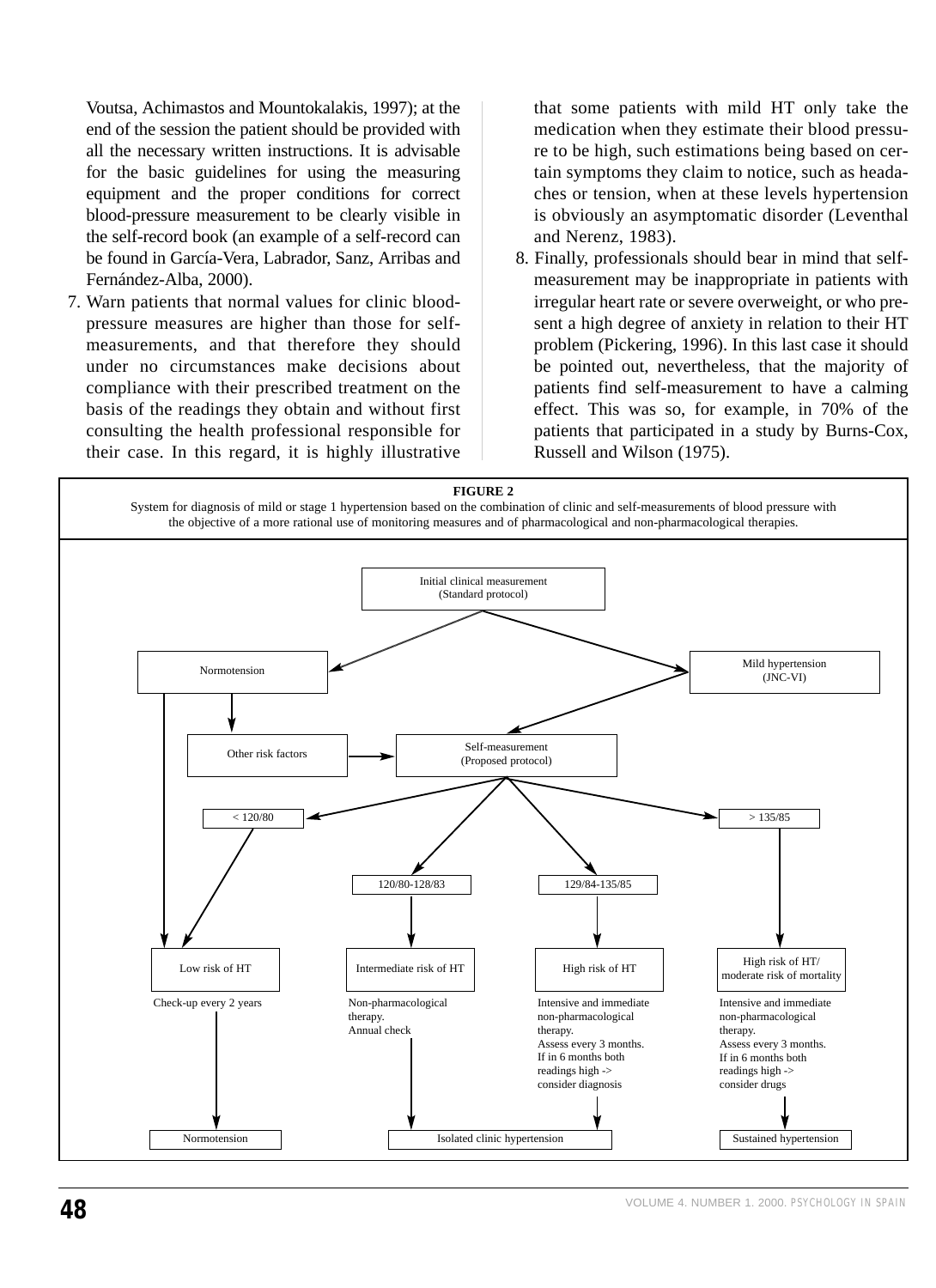#### **PROPOSAL FOR A SYSTEM FOR THE DIAGNOSIS OF ESSENTIAL HYPERTENSION IN PRIMARY HEALTH CARE**

Having obtained self-measurements of blood pressure following the protocol proposed, it is possible to make more correct therapeutic decisions according to the different levels of cardiovascular risk in the groups defined by the joint consideration of their clinic and non-clinic blood-pressure measurements. We therefore propose a system of diagnosis, with its consequent therapeutic implications, based on the empirical data currently available on the risk of cardiovascular and mortality in these groups (see Figure 2). This system is an adaptation of the diagnostic scheme proposed by Nesbitt et al. (1997), with certain modifications to allow the inclusion of risk data found by Tsuji et al. (1997) and Sakuma, Imai, Tsuji et al. (1997) and the therapeutic recommendations of the JNC-VI (1997). The starting point of the system represented in Figure 2 is the diagnosis, in accordance with the standard clinical procedure, of mild or stage 1 HT –this group being the most controversial as regards therapeutic decision (see Introduction)– without organic disorders, clinical cardiovascular illness or diabetes (the presence of any of these maximum risk factors would require the immediate implementation of pharmacological therapy in conjunction with the non-pharmacological treatment; JNC-VI, 1997).

It is assumed, on the basis of the empirical data available, that the simultaneous presence of abnormally high self-measured blood pressures  $(> 135/85)$  implies a high risk of HT (Nesbitt et al., 1997) and moderate levels of risk of thrombosis mortality (Sakuma, Imai, Tsuji et al., 1997) and mortality in general (Tsuji et al., 1997). Thus, we consider that people with high clinic and non-clinic pressures –sustained HT– would be in risk group B according to the categorisation of cardiovascular risk proposed by the JNC-VI (clinic pressures of 140- 159/90-99 mmHg, presence of at least one additional risk factor, but absence of maximum risk factors), so that the therapeutic recommendations of the JNC-VI itself would be applicable to them. Below the self-measured value of 135/85 mmHg we would find those with IC-HT, whose therapeutic regime could be tuned up even more, in view of the fact that Nesbitt et al. (1997) found increased risk of HT from self-measured readings above 128/83 mmHg, and Sakuma, Imai, Tsuji et al. (1997) discovered increased risk of thrombosis from self-measurements of over 133/81 mmHg. Therefore, we consider that these patients, despite being categorisable in risk group A of the JNC-VI, require closer monitoring than that proposed by the JNC-VI for group A, which involves only an annual check-up. This latter type of monitoring would be appropriate for IC-HT patients with selfmeasured pressure between 120/80 and 128/83 mmHg, whilst those with even lower levels would require no type of special monitoring, since they are unlikely in the near future to develop HT or any of its related problems.

Following Nesbitt et al. (1997), our diagnostic scheme does not stipulate which type of non-pharmacological treatment is most appropriate, since we believe this decision should be subject to a more comprehensive and detailed evaluation of each patient individually; however, we do make a distinction between "intensive" and "non-intensive" treatment, the former referring to a system of activities supervised by specialised professionals (e.g., psychologists; specialists in nutrition and physical exercise) and the latter to the advice and regular monitoring usually provided by the GP.

The diagnostic system proposed here has some limitations. For example, it makes no mention of the possibility of a patient presenting high self-measured blood pressure but normal clinic measures. Such a possibility certainly exists: there are studies that have found that between 10% and 16% of those considered as having normotension according to their clinic pressures present non-clinic measures within the hypertensive range (Palatini and Mormino, 1998). Nevertheless, we know of no study that has examined the risk of cardiovascular morbidity and mortality associated with this condition, which could be called "clinic pseudonormotension". Thus, while it would not seem reasonable to propose, as a general rule, the selfmeasurement of blood pressure in all persons with normotension, it may be recommended in those that present some additional cardiovascular risk factor (e.g., overweight, smoking, family history of cardiovascular illness).

Finally, it should be made clear that, since this system for the evaluation and diagnosis of essential HT has not yet been used in primary health services, there are obviously still no data available to support the relationship between diagnostic group and risk of cardiovascular morbidity proposed here. It should also be stressed that the system is not exempt from criticism (some of which have been mentioned here), and could be improved; nevertheless, it represents a qualitative change in the evaluation of HT, and may serve as a starting point for future research which, using longitudinal designs, might clarify with more precision the relationship between essential HT and risk of cardiovascular morbidity.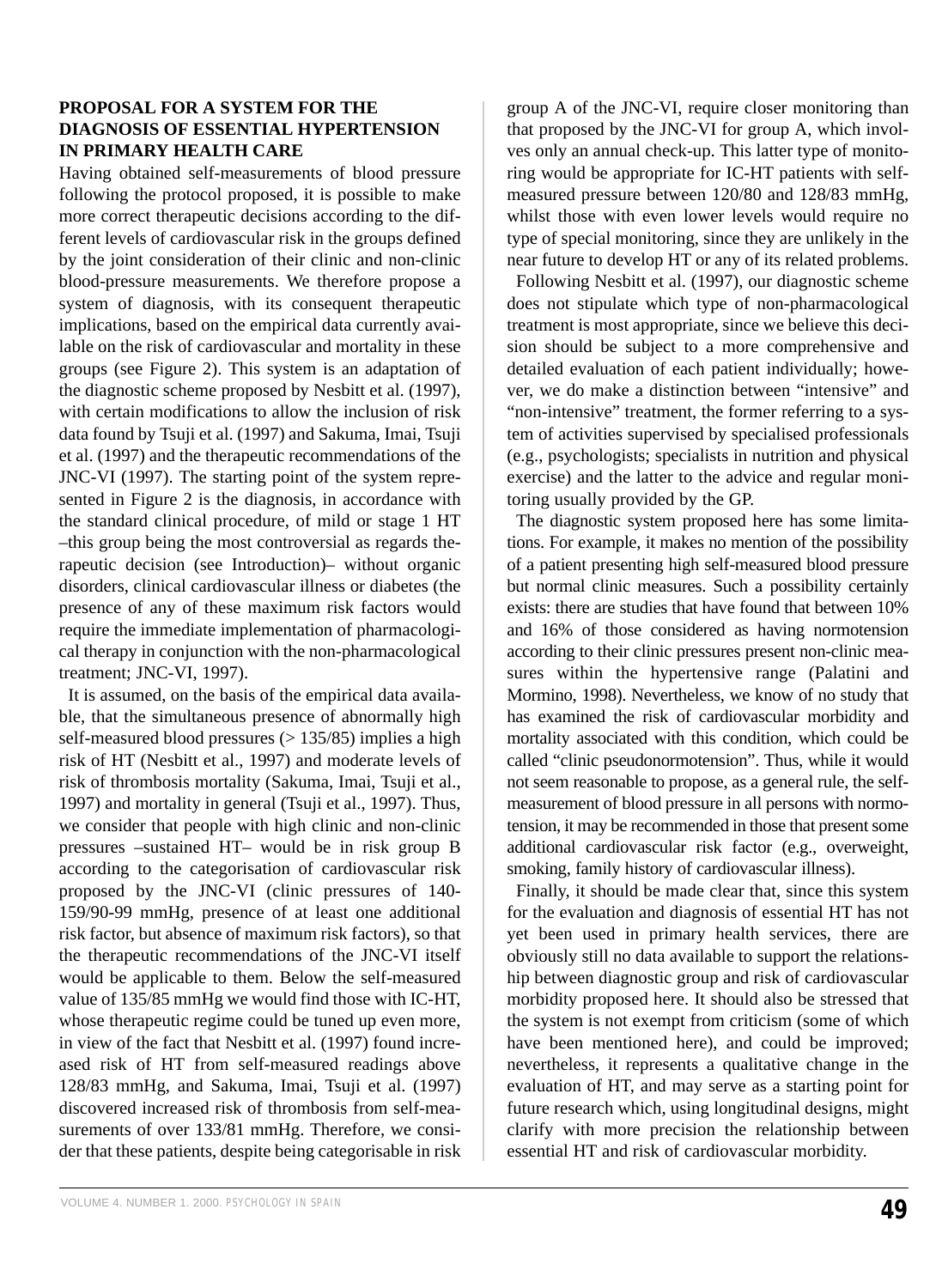# **REFERENCES**

- Association for the Advancement of Medical Instrumentation (1985). *Proposed standard for electronic or automated sphygmomanometers.* Arlington, VA: AAMI.
- American College of Physicians (1993). Automated ambulatory blood pressure and self-measured blood pressure monitoring devices: their role in the diagnosis and management of hypertension. *Annals of Internal Medicine, 118*, 889-892.
- Amigo, I. (1994). La hipertensión de bata blanca: Una hipertensión condicionada? *Análisis y Modificación de Conducta, 20,* 19-30.
- Amigo, I., Buceta, J.M., Becoña, E., and Bueno, A.M. (1991). Cognitive behavioural treatment for essential hypertension: A controlled study. *Stress Medicine, 7,* 103-108.
- Amigo, I., González, A., and Herrera, J. (1997). Comparison of physical exercise and muscle relaxation in the treatment of mild essential hypertension. *Stress Medicine, 13,* 59-65.
- Armstrong, R., Barrack, D. and Gordon, R. (1995). Patients achieve accurate home blood pressure measurement following instruction. *Australian Journal of Advanced Nursing, 12*, 15-21.
- Ayman D. and Goldshine A.D. (1940). Blood pressure determinations by patients with essential hypertension: the difference between clinic and home readings before treatment. *American Journal of the Medical Sciences, 200,* 465-474.
- Blanchard, E.B., Martin, J.E. and Dubbert, P.M. (1988). Non-drug treatments for essential hypertension. New York: Pergamon Press.
- Burns-Cox, C.J., Russell, J. and Wilson, R.S.E. (1975). Pilot study of home measurement of blood pressure by hypertensive patients. *British Medical Journal, 3*, 80.
- Chatellier, G., Dutrey-Dupagne, C., Vaur, L., Zannad, F., Genès, N., Elkik, F. and Mènard, J. (1996). Home self blood pressure measurement in general practice. The SMART study. *American Journal of Hypertension, 9*, 644-652.
- Comas, A., González-Nuevo, J.P., Plaza, F., Barreda, M.J., Madiedo, R., Pajón, P. and Marín, R. (1998). Protocolo de automedición de la presión arterial domiciliaria como método de evaluación del paciente hipertenso. *Atención Primaria, 22*, 142-148.
- Córdoba, R., Fuente, M.I., Álvarez, A., Molina, I., Solans, R. and Melero, I. (1997). Validación de un

monitor de automedida de la presión arterial: OMRON-HEM 722C. *Atención Primaria, 20*, 247- 250.

- ETMA, Grupo Colaborativo para el Estudio sobre la Tolerancia a la Medicación Antihipertensiva (1987). Estudio sobre la tolerancia a la medicación antihipertensiva ETMA III. Esquemas terapéuticos usados en el estudio sobre la tolerancia a la medicación antihipertensiva. *Medicina Clínica, 88,* 791-794.
- Evans, C.E., Haynes, R.B., Goldsmith, C.H. and Hewson, S.A. (1989). Home blood pressure-measuring devices: a comparative study of accuracy. *Journal of Hypertension, 7*, 133-142.
- Floras, J.S., Jones, J.V., Hassan, M.O., Osikowska, B., Sever, P.S. and Sleight, P. (1981). Cuff and ambulatory blood pressure in subjects with essential hypertension. *Lancet, 2,* 107-109.
- Foster, C., McKinlay, S., Cruickshank, J.M. and Coats, A.J.S. (1994). Accuracy of the OMRON HEM 706 portable monitor for home measurement of blood pressure. *Journal of Human Hypertension, 8,* 661- 664.
- García-Vera, M.P., Labrador, F., Sanz, J., Arribas, J.Mª. and Fernández-Alba, A. (2000). Automedición de la presión arterial fuera de la consulta. In J.Mª. Arribas (Ed.). *Manual de cirugía menor y otros procedimientos en la consulta del médico de familia* (pp. 517- 521). Madrid: Jarpyo.
- García-Vera, M.P., Labrador, F. and Sanz, J. (1997). Stress management training for essential hypertension: A controlled study. *Applied Psychophysiology and Biofeedback, 22*, 261-283.
- García-Vera, M.P., Labrador, F. and Sanz, J. (1999). Comparison of clinic, home self-measured, and work self-measured blood pressures. *Behavioral Medicine, 25, 13-22.*
- García-Vera, M.P. and Sanz, J. (2000). Tratamientos cognitivo-conductuales para la hipertensión esencial. In L. Oblitas and Becoña (Eds.). *Psicología de la salud.* México: Editorial Plaza y Valdés.
- García-Vera, M.P. and Sanz, J. (1999). How many selfmeasured blood pressure readings are needed to estimate hypertensive patients' "true" blood pressure? *Journal of Behavioral Medicine, 22,* 93-113*.*
- Gaudemaris, R. de, Chau, N.P. and Maillon, J.M. for the Measurement Group of the French Society of Hypertension (1994). Home blood pressure: variability, comparison with office readings and proposal for reference values. *Journal of Hypertension, 12*, 831-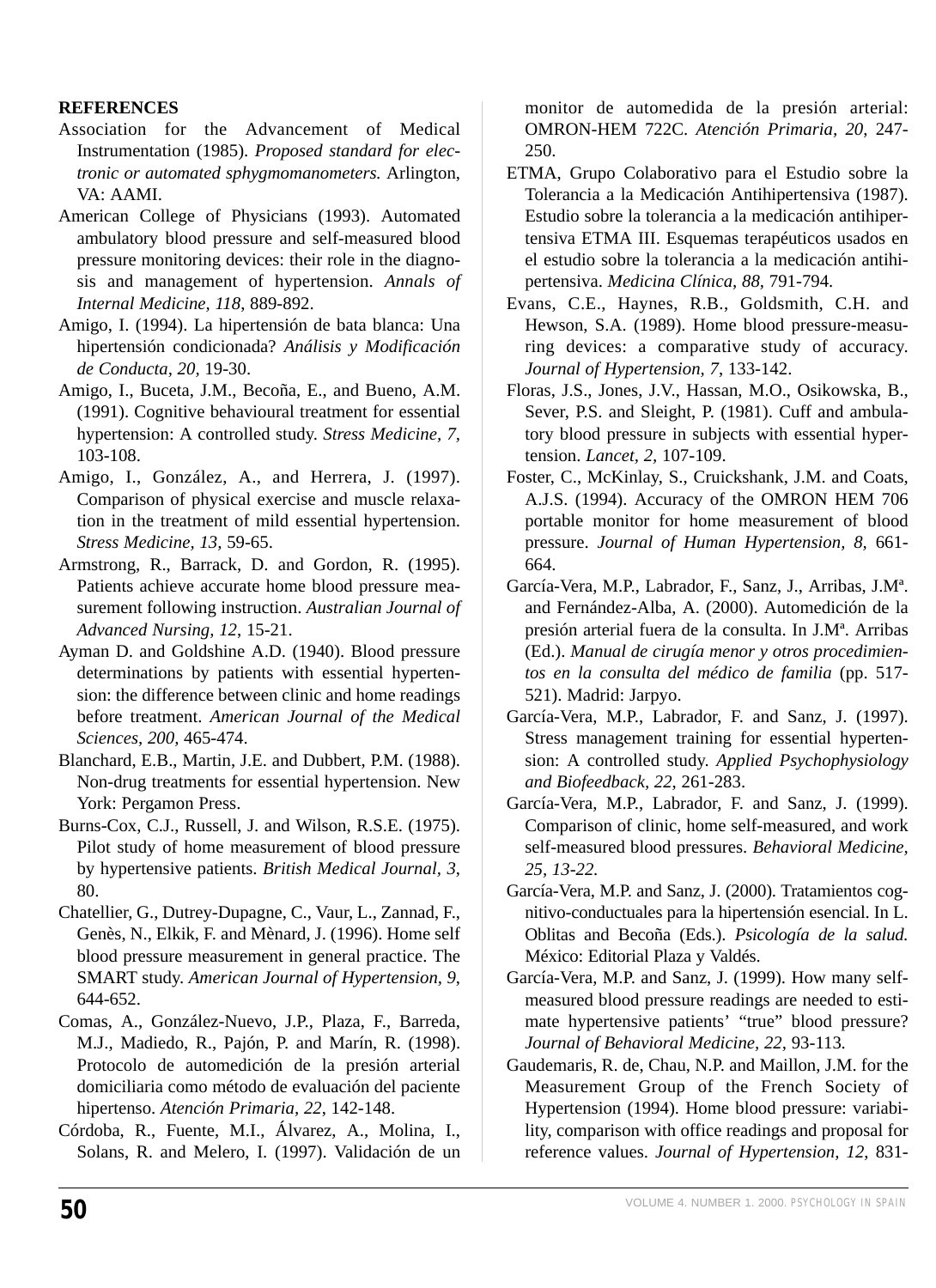838.

- Gellman, M.D., Spitzer, S.B., Ironson, G.H., Llabre, M., Saab, P., Pasin, R.D., Weidler, D.J. and Schneiderman, N. (1990). Posture, place, and mood effects on ambulatory blood pressure. *Psychophysiology, 27*, 544-551.
- Germán, C., Heierle, C., Zunzunegui, M.V., Contreras, E., Blanco, P., Ruiz, E. et al. (1994). El control de la hipertensión arterial en atención primaria: evaluación de un programa de autocuidados. *Atención Primaria, 13*,13-17.
- González, A. and Amigo, I. (1992). Reducción del riesgo cardiovascular en sujetos hipertensos. In D. Macià, F.X. Méndez and J. Olivares (Eds.). *Intervención psicológica: Programas aplicados de tratamiento* (pp. 375-388). Madrid: Pirámide.
- Gosse, P., Bougaleb, M., Egloff, P., Lemetayer, P. and Clementy, J. (1994). Clinical significance of whitecoat hypertension. *Journal of Hypertension, 12* (Supplement), 43-47.
- Grzib, G., Fernández-Trespalacios, J.L., Ortega, R. and Brengelmann, J.C. (1989). Intervención psicológica de apoyo al regimén médico: un estudio piloto con enfermos hipertensos. *Revista de Psicología General y Aplicada, 42*,223-241.
- Hernández, R., Armario, P., Sánchez, P., Castellsague, J., Pont, F., Cárdenas, G. and Pardell, H. (1996). Frecuencia de hipertensión arterial de bata blanca en la HTA leve. Perfil de riesgo cardiovascular y afectación orgánica temprana. *Medicina Clínica, 106,* 690- 694.
- Hoegholm, A., Kristensen, K.S., Madsen, N.H. and Svendsen, T.L. (1992). White coat hypertension diagnosed by 24-h ambulatory monitoring: examination of 159 newly-diagnosed hypertensive patients. *American Journal of Hypertension, 5*, 64-70.
- Hoegholm, A., Bang, L.E., Kristensen, K.S., Nielsen, J.W. and Holm, J. (1994). Microalbuminuria in 411 untreated individuals with established hypertension, white coat hypertension and normotension. *Hypertension, 24*,101-105.
- Hunt, J., Frohlich, E.D., Moser, M., Roccella, E.J. and Keighley, E.A. (1985). Devices used for self-measurement of blood pressure. Revised statement of the National High Blood Pressure Education Program. *Archives of Internal Medicine, 145,* 2231-2234.
- Ibrahim, M.M., Tarazi, R.C., Dustan, H.P. and Giffort, R.W. Jr. (1977). Electrocardiogram in evaluation of resistance to antihypertensive therapy. *Archives of Internal Medicine, 137,* 1125- 1129.
- Imai, Y., Abe, K., Sasaki, S. et al. (1989). Clinical evaluation of semiautomatic and automatic devices for home blood pressure measurement: comparison between cuff-oscillometric and microphone methods. *Journal of Hypertension, 7*, 983-990.
- Imai, Y., Satoh, H., Nagai, K., Sakuma, M., Sakuma, H., Minami, N. et al. (1993). Characteristics of a community-based distribution of home blood pressure in Ohasama in northern Japan. *Journal of Hypertension, 11*, 1441-1449.
- Instituto Nacional de Estadística (1998). *España en cifras 1997*. Madrid: Instituto Nacional de Estadística.
- Joint National Committee on Detection, Evaluation, and Treatment of High Blood Pressure. (1997). *The Sixth Report of the Joint National Committee on Detection, Evaluation, and Treatment of High Blood Pressure.* NIH Publication Nº 98-4080. National Institutes of Health.
- Julius, S., Mejia, A., Jones, K., Krause, L., Schork, N., van deVen, C., Johnston, E., Petrin, J., Sekkarie, A.M., Kjeldsen, S.E., Schmoudt,R., Gupta, R., Ferraro, J., Nazzaro, P. and Weissfeld, J. (1990). "White coat" versus "sustained" borderline hypertensions in Tecumseh, Michigan. *Hypertension, 16*, 617- 623.
- Khoury, S., Yarows, S.A., O'Brien, T.K. and Sowers, J.R. (1992). Ambulatory blood pressure monitoring in a nonacademic setting: effect of age and sex. *American Journal of Hypertension, 5*, 616-623.
- Kjeldsen, S.E., Moan, A., Petrin, J., Weder, A.B., Zweifler, A.J. and Julius, S. (1993). Evaluation of self-measured home vs. clinic intra-arterial blood pressure. *Blood Pressure, 2*, 28-34.
- Kleinert, H.D., Harshfield, G.A., Pickering, T.G., Devereux, R.B., Sullivan, P.A., Marion, R.M., Mallory, W.K. and Laragh, J.H. (1984). What is the value of home blood pressure measurement in patients with mild hypertension? *Hypertension,* 6, 574-578.
- Krakoff, L.R., Eison, H., Phillips, R.H., Leiman, S.H. and Lev, S. (1988). Effect of ambulatory pressure monitoring on the diagnosis and cost of treatment of mild hypertension. *American Heart Journal, 116,* 1152-1154.
- Leventhal, H. and Nerenz, D.R. (1983). A model of stress research with some implications for the control of stress disorders. In D. Meichenbaum and M. Jaremko (Eds.), *Stress reduction and prevention.* New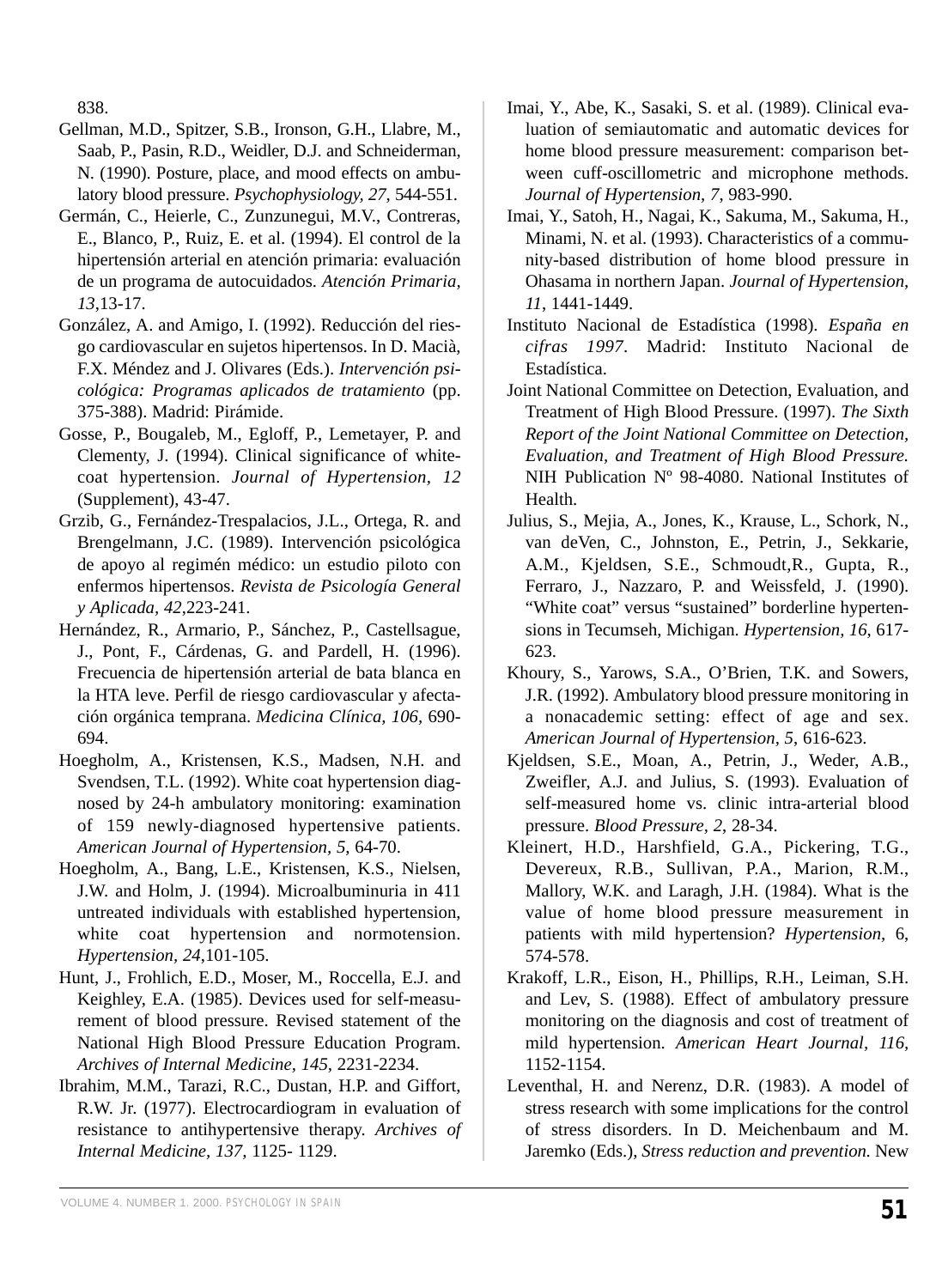York: Plenum Press.

- Llabre, M.M., Ironson, G.H., Spitzer, S.B., Gellman, M.D., Weidler,D.J., & Schneiderman, N. (1988). How many blood pressure measurements are enough? An application of generalizability theory to the study of bloodpressure reliability. *Psychophysiology, 25*, 97- 106.
- Llisterri, J.L., Garrido, Y. and Giner, G. (1997). Utilidad de la automedición de la presión arterial en atención primaria. *Hipertensión, 14*,13-17.
- López, V., Arias, T., Tuero, M.R., Velasco, A.R., Pérez, R., Amigo, I., Hurtado, P., Villar, C. and Herrera, J. (1997). Prevalencia de hipertensión de bata blanca o hipertensión clínica aislada y del efecto de bata blanca en un consultorio de Atención Primaria del Área Sanitaria de Oviedo. *Hipertensión, 14,* 302-308.
- Luscher, T.F., Vetter, H., Siegenthaler, W. and Vetter, W. (1985). Compliance in hypertension: Facts and concepts. *Journal of Hypertension, 3 (Supplement), 3*-10.
- Magometschnigg, D. and Hitzenberger, G. (1997). Die Compliance des Hypertonikers in der arztlichen Praxis-Analyse einer Anwendungsbeobachtung. 2. Teil. *Wiener Medizinische Wochenschrift, 147*, 525-528.
- Mancia, G., Bertini, G., Grassi, G., Parati, G., Pomidossi, G., Ferrari, A. et al. (1983). Effects of blood pressure measurements by the doctor on patient's blood pressure and heart rate. *Lancet, ii,* 695-698.
- Mancia, G., Parati, G., Pomidosi, G., Grassi, G., Casadei, R. and Zanchetti, A. (1987). Alerting reaction and rise in blood pressure during measurement by physicians and nurse. *Hypertension, 9*, 209-215.
- Mancia, G., Sega, R., Bravi, C. et al. (1995). Ambulatory blood pressure normalcy: Results from the PAMELA Study. *Journal of Hypertension, 13,* 1377-1390.
- Mancia, G. and Zanchetti, A. (1996). White-coat hypertension: misnomers, misconceptions and misunderstandings. What should we do next? *Journal of Hypertension, 14*, 1049-1052.
- Márquez, E., Ruiz, R., Casado, J.J., Martín, J.L., Reposo, J.A. and Barquero, C. (1996). La hipertensión de "bata blanca" en atención primaria. Estudio mediante monitorización ambulatoria de la presión arterial. *AtenciónPrimaria, 18,* 373-377.
- Mayoral, E., Lapetra, J., Santos, J.M., López, A., Ruiz, J. and Cayuela, A. (1997). El efecto de bata blanca en atención primaria. Análisis en los pacientes con hipertensión arterial de nuevo diagnóstico. *Medicina*

*Clínica, 108,* 485-489.

- Mazze, R.S., Shamoon, H., Rasmantier, R. et al. (1984). Reliability of blood glucose monitoring by patients with diabetes mellitus. *American Journal of Medicine, 77*, 211-217.
- Medical Research Council Working Party. (1981). Adverse reactions to benedrofluazide and propranolol for the treatment of mild hypertension. *Lancet, 2,* 539-543.
- Medical Research Council Working Party. (1985). MRC trial of treatment in mild hypertension: Principal results. *British Medical Journal, 291*, 97-104.
- Meichenbaum, D. and Turk, D.C. (1991). *Como facilitar el seguimiento de los tratamientos terapéuticos. Guía práctica para los profesionales de la salud.* Bilbao: DDB (Orig. 1987).
- Mejia, A.D., Julius, S., Jones, K.A., Schork, N.J., & Kleisley, J. (1990). The Tecumseh blood pressure study: Normative data on blood pressure self-determination. *Archives of Internal Medicine, 150*, 1209- 1213.
- Ménard, J., Chatellier, G., Day, M. and Vaur, L. (1994). Self-measurement of blood pressure at home to evaluate drug effects by the trough: peak ratio. *Journal of Hypertension, 12 (Supplement),* 21-25.
- Mengden, T., Weisser, B. and Vetter, W. (1994). Ambulatory 24-hour blood pressure versus self-measured blood pressure in pharmacologic trials. *Journal of Cardiovascular Pharmacology, 24* (Supplement), 20-25.
- Miguel-Tobal, J.J., Cano, A., Casado, M.I. and Escalona, A. (1994). Emociones e hipertensión. Implantación de un programa cognitivo-conductual en pacientes hipertensos. *Anales de Psicologia, 10*, 199-216.
- Ministerio de Sanidad y Consumo (1990). *Consenso para el control de la hipertensión arterial en España.* Madrid: Ministerio de Sanidad y Consumo.
- Mora, J. and Ocón, J. (1991). Presión arterial casual frente a registro continuo de presión arterial. *Revista Clínica Española, 189,* 368-373.
- Myers, M., Oh, P. and Reeves, R.A. (1991). White coat phenomenon in patients receiving antihypertensive therapy. *American Journal of Hypertension, 5,* 844- 849.
- Nash, C.A. (1994). Ensuring the accuracy of digital sphygmomanometers for home use. *Mayo Clinic Proceedings, 69*, 1006-1010.
- Nesbitt, S.D., Amerena, J.V., Grant, E., Jamerson, K.A.,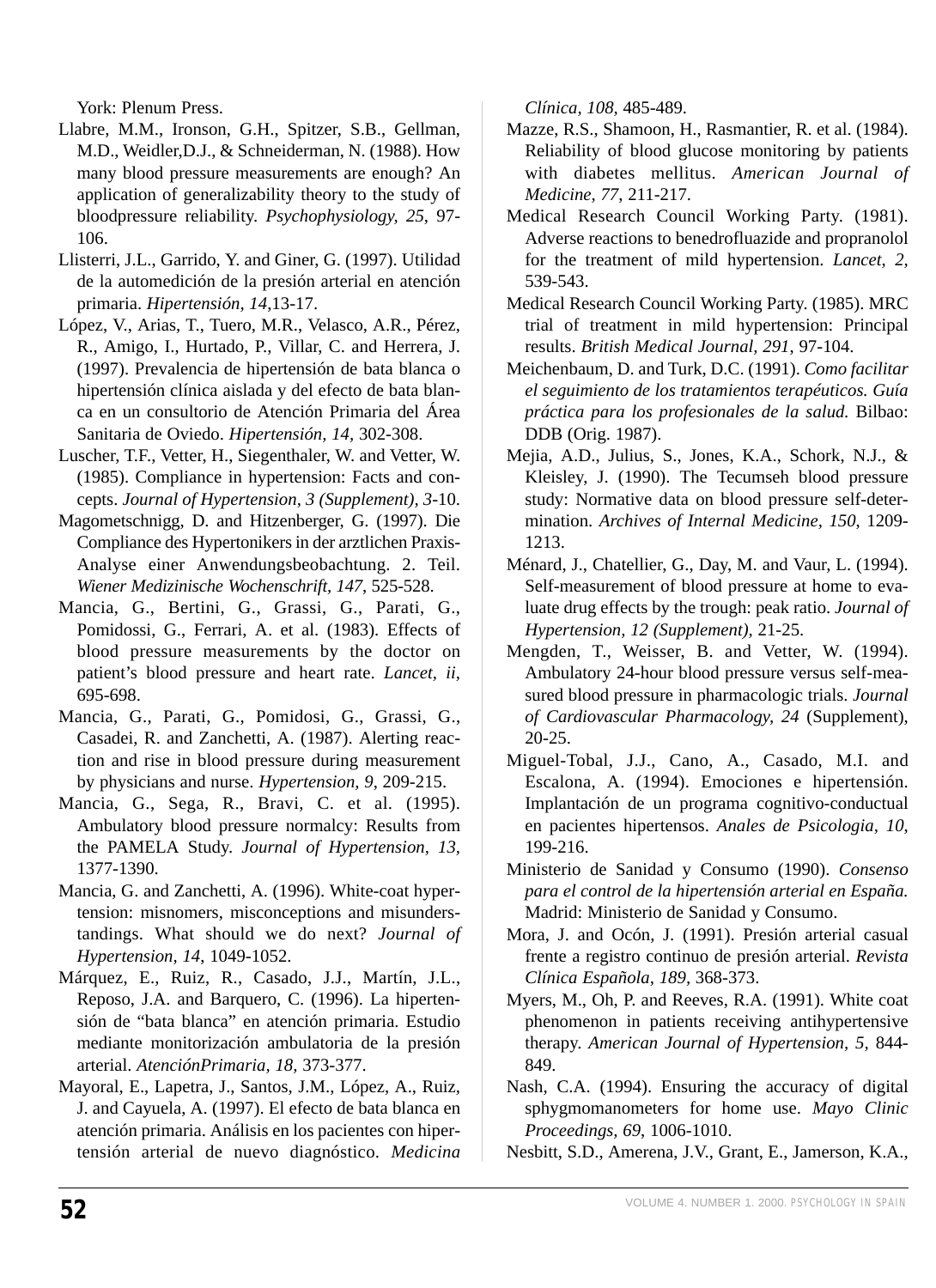Lu, H., Weder, A. and Julius, S. (1997). Home blood pressure as a predictor of future blood pressure stability in borderline hypertension. The Tecumseh study. *American Journal of Hypertension, 10,* 1270-1280.

- O'Brien, E., Mee, F., Atkins, N. and O'Malley, K. (1990). Inaccuracy of seven popular sphygmomanometers for home measurement of blood pressure. *Journal of Hypertension, 8*, 621- 634.
- O'Brien, E., Mee, F., Atkins, N. and Thomas, M. (1996). Evaluation of three devices for self-measurement of blood pressure according to the revised British Hypertension Society Protocol: the Omron HEM-705CP, Philips HP5332, and Nissei DS-175. *Blood Pressure Monitoring, 1*, 55-61.
- O'Brien, E., Petrie, J., Litler, W.A., Padfield, P.L., O'Malley, K., Jamieson, M. et al. (1990). The British Hypertension Society protocol for the evaluation of automated and semi-automated blood pressure measuring devices with special reference to ambulatory systems. *Journal of Hypertension, 8*, 607-619.
- Palatini, P. and Mormino, P. (1998). White-coat hypertension: a selection bias? (Reply to a comment by Verdecchia, P., Schillaci, G. and Porcellati, C.) *Journal of Hypertension, 17*, 149.
- Palatini, P., Mormino, P., Santonastaso, M., Mos, L., Dal Follo, M., Zanata, G. and Pessina, A.C. (1997). Target-organ damage in stage I hypertensive subjects with white coat and sustained hypertension. *Hypertension, 31*, 57-63.
- Parati, G., Omboni, S., Staessen, J., Thijs, L., Fagard, R., Ulian, L. and Mancia, G., on behalf of researchers of the Syst-Eur project (1998). Limitations of the difference between clinic and daytime blood pressure as a surrogate measure of the "white-coat" effect. *Journal of Hypertension, 16*, 23-29.
- Pardell, H. (1984). La hipertensión como enfermedad y como factor de riesgo cardiovascular. *Hipertensión, 1*, 129-133.
- Pardell, H. (1988). Epidemiología de la hipertensión. In H. Pardell (Ed.). *Manual de hipertensión arterial* (pp. 39-62). Barcelona: Doyma.
- Pascual, O., Bezos, A., Martín, C., Nadal, M.J., Gil, L. and Magro, R. (1997). Automedición de la presión arterial en el diagnóstico y control de la hipertensión arterial. *Hipertensión, 14*, 51-57.
- Pickering, T.G. (1991). *Ambulatory monitoring and blood pressure variability.* London: Science Press.
- Pickering, T.G. (1995). White coat hypertension. In J.H. Laragh and B.M. Brenner (Eds.). *Hypertension: phy-*

*siology, diagnosis, and management.* New York: Raven Press.

- Pickering, T.G., Cvetkovski, B. and James, G.D. (1986). An evaluation of electronic recorders for self-monitoring of blood pressure. *Journal of Hypertension, 4* (Supplement 5), 328-330.
- Pickering, T.G., on behalf of an Ad Hoc Panel of the American Society of Hypertension. (1996). Recommendations for the use of home (self) and ambulatory blood pressure monitoring. *American Journal of Hypertension, 9*, 1-11.
- Pickering, T.G. and Friedman, R. (1991). The white coat effect: A neglected role for behavioral factors in hypertension. In P.M. McCabe, N. Schneiderman, T.M. Field and J.S. Skyler (Eds.). *Stress, coping and disease* (pp. 35-49). Hillsdale, NJ: LEA.
- Pickering, T.G., Harshfield, G.A., Kleinert, H.D., Blank, S. and Laragh, J.H. (1982). Blood pressures during normal daily activities, sleep, and exercise. Comparison of values in normal and hypertensive subjects. *Journal of the American Medical Association, 247*, 992-996.
- Pickering, T.G., James, G.D., Boddie, C., Harshfield, G.A., Blank, S. and Laragh, J.H. (1988). How common is white coat hypertension? *Journal of the American Medical Association, 259*, 225-228.
- Pozuelo, G., Vergeles-Blanca, J.M., Molina, L., Cordero, J.A. y Buitrago, F. (1997). Ahorro farmacológico y monitorización ambulatoria de la presión arterial en un grupo de pacientes hipertensos. *Atención Primaria, 20*, 329-332.
- Sakuma, M., Imai, Y., Tsuji, I., Nagai, K., Ohkubo, T., Watanabe, N., Sakuma, H., Satoh, H. and Hisamichi, S. (1997). Predictive value of home blood pressure measurement in relation to stroke morbidity: a population-based pilot study in Ohasama, Japan. *Hypertension Research, 20*, 167-74.
- Sakuma, M., Imai, Y., Nagai, K., Watanabe, N., Sakuma, H., Minami, N., Satoh, H. and Abe, K. (1997). Reproducibility of home blood pressure measurements over a 1-year period. *American Journal of Hypertension, 10*,798-803.
- Schechter, C.B. (1990). Sequential decision making with continuous disease states and measurements. II. Applications to diastolic pressure. *Medical Decision Making, 10*, 256-265.
- Shepard, D.S. (1981). Reliability of blood pressure measurements: Implications for designing and evaluating programs to control hypertension. *Journal of Chronic*